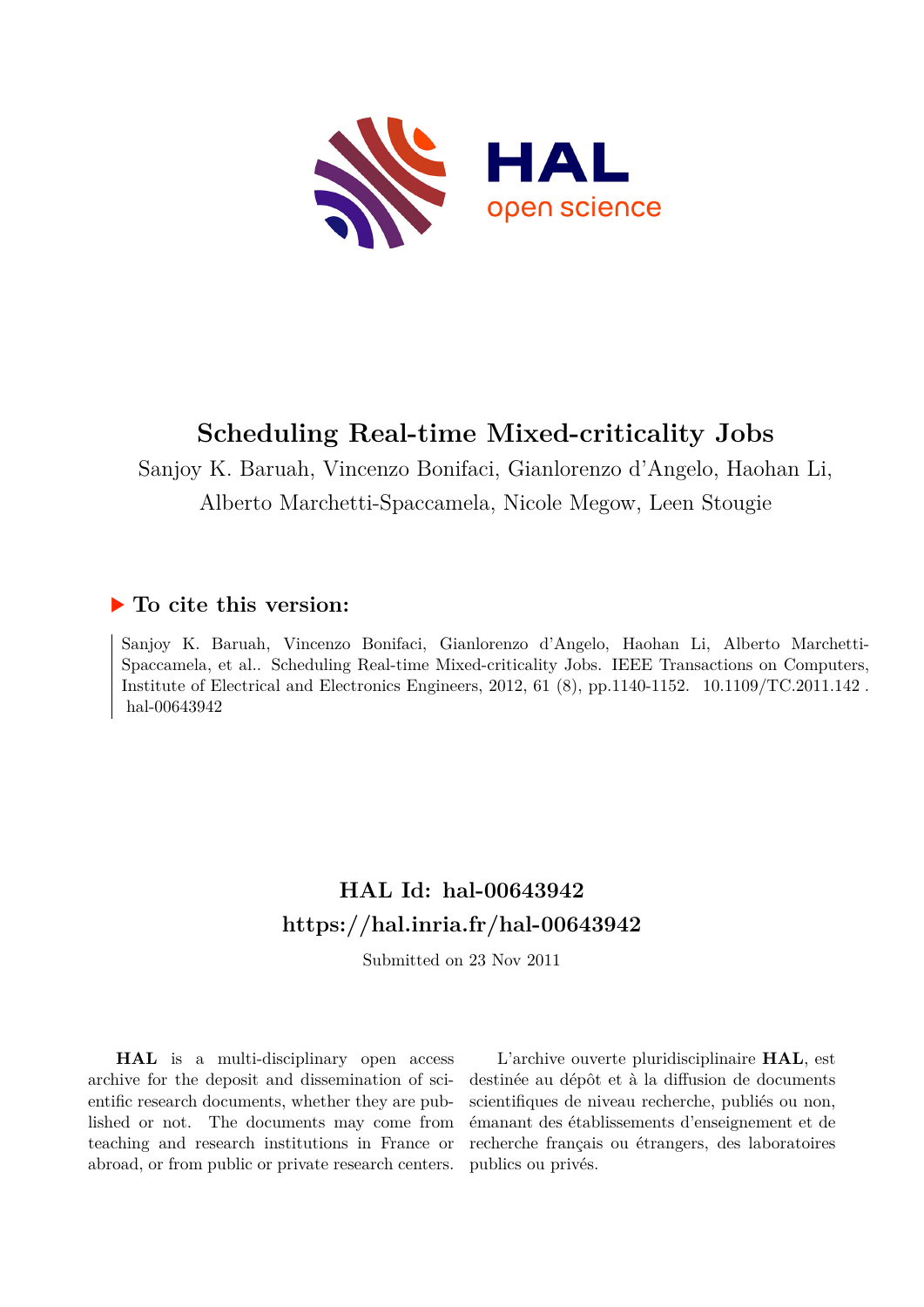# Scheduling real-time mixed-criticality jobs

Sanjoy Baruah, Vincenzo Bonifaci, Gianlorenzo D'Angelo, Haohan Li, Alberto Marchetti-Spaccamela, Nicole Megow, and Leen Stougie

#### Abstract

Many safety-critical embedded systems are subject to certification requirements; some systems may be required to meet multiple sets of certification requirements, from different certification authorities. Certification requirements in such "mixed-criticality" systems give rise to interesting scheduling problems, that cannot be satisfactorily addressed using techniques from conventional scheduling theory. In this paper, we study a formal model for representing such mixed-criticality workloads. We demonstrate first the intractability of determining whether a system specified in this model can be scheduled to meet all its certification requirements, even for systems subject to merely two sets of certification requirements. Then we quantify, via the metric of processor speedup factor, the effectiveness of two techniques, reservation-based scheduling and priority-based scheduling, that are widely used in scheduling such mixed-criticality systems, showing that the latter of the two is superior to the former. We also show that the speedup factors we obtain are tight for these two techniques.

#### I. INTRODUCTION

Due to considerations of cost, energy efficiency, thermal dissipation, etc., there is an increasing trend in embedded systems towards implementing multiple functionalities upon a single shared

Some preliminary results and the first parts of Theorems 6 and 7 in this paper have been published in conference proceedings [5]–[7]

Baruah and Li are with the Department of Computer Science, The University of North Carolina at Chapel Hill, USA ({baruah,lihaohan}@cs.unc.edu).

Bonifaci and Megow are with Max-Planck-Institut für Informatik, Saarbrücken, Germany ({bonifaci,nmegow}@mpiinf.mpg.de).

D'Angelo is with Università degli Studi dell'Aquila, Monteluco di Roio, Italy (gianlorenzo.dangelo@univaq.it).

Marchetti-Spaccamela is with Sapienza University of Rome, Rome, Italy (alberto@dis.uniroma1.it).

Stougie is with Division of Operations Research, Dept. of Economics and Business Administration, Vrije Universiteit, and CWI, Amsterdam, The Netherlands (lstougie@feweb.vu.nl).

1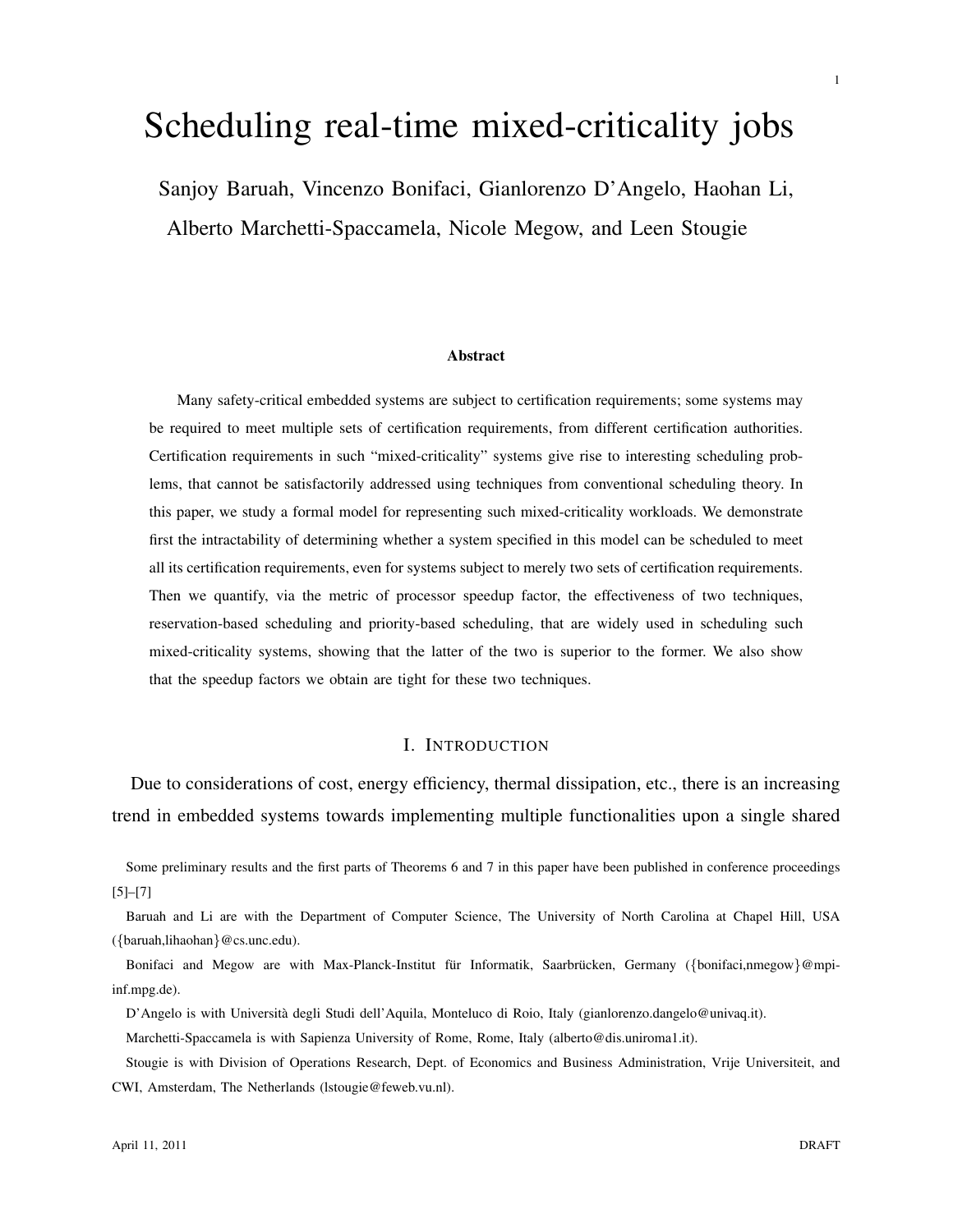computing platform. The concept of *mixed criticalities* is fast coming to be regarded as an important concept in such systems. (Indeed, mixed criticalities has been identified as one of the core foundational concepts in the emerging discipline of Cyber Physical Systems.) In such systems, mixed criticalities can mean two different things. The first meaning is the obvious one: upon platforms that offer support for multiple functionalities, it is highly likely that some of these functionalities will be more important (more "critical") to the overall welfare of the platform than others. For instance, it is more important to the correct behavior of an automotive control system that the anti-lock brake system (ABS) works correctly than that the on-board radio does so. This aspect of mixed criticalities is widely studied by embedded systems designers, who typically address such differences in criticalities by means of priority-based scheduling approaches: more critical functionalities are accorded greater priority so that they will be less likely to suffer performance degradation in the event of system overload .

However, there is another aspect [4] to mixed criticalities that arises in application domains (such as civilian and defense avionics) that are subject to mandatory certification requirements by statutory organizations. Coming up with procedures that will allow for the cost-effective certification of such mixed-criticality systems has been recognized as a unique, particularly challenging, collection of problems [4]. Recognizing these challenges, several US government R&D organizations including the Air Force Research Laboratory, the National Science Foundation, the National Security Agency, the National Aeronautics and Space Administration, etc., have led initiatives such as the Mixed Criticality Architecture Requirements (MCAR) program aimed at streamlining the certification process for safety-critical embedded systems; these initiatives have brought together participants from industry, academia, and standards bodies to seek out more advanced, efficient, and cost-effective certification processes. Within this setting, new interesting scheduling problems arise that are the focus of this paper.

We introduce these problems by considering first an example from the domain of unmanned aerial vehicles (UAV's), used for defense reconnaissance and surveillance. The functionalities on board such UAV's may be classified into two levels of criticality:

- Level 1: the *mission-critical* functionalities, concerning reconnaissance and surveillance objectives, like capturing images from the ground, transmitting these images to the base station, etc.
- Level 2: the *flight-critical* functionalities: to be performed by the aircraft to ensure its safe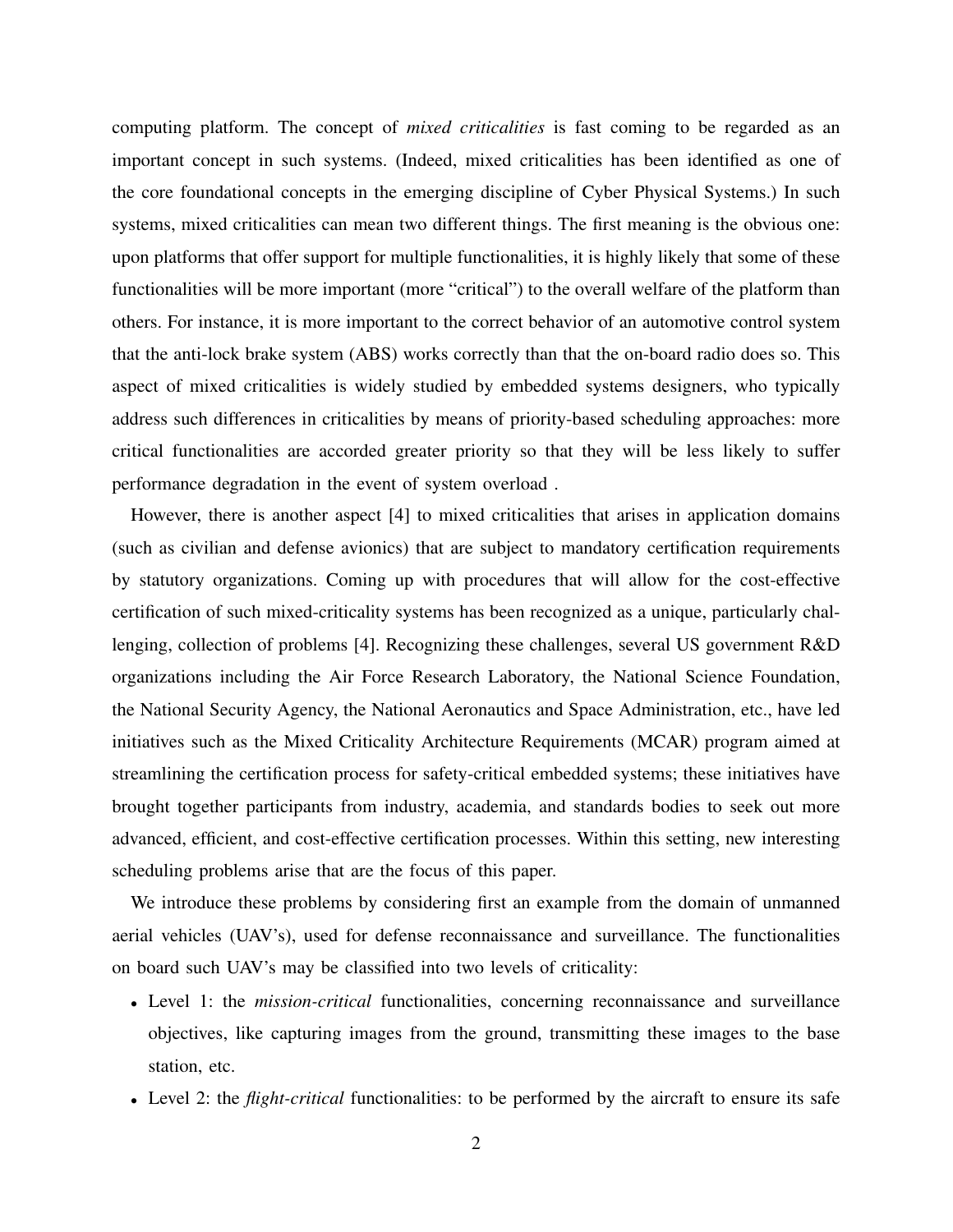operation.

For permission to operate such UAV's over civilian airspace (e.g., for border surveillance), it is mandatory that its flight-critical functionalities be certified correct by civilian Certification Authorities (CA's) such as the US Federal Aviation Authority (FAA), which tend to be very conservative concerning the safety requirements. However, these CA's are not concerned with the mission-critical functionalities: these must be validated separately by the system designers (and presumably the customers – those who will purchase the aircraft). The latter are also interested in ensuring the correctness of the flight-critical functionalities, but the notion of correctness adopted in validating these functionalities is typically less rigorous than the one used by the civilian CA's.

This difference in correctness criteria may be expressed by different *Worst-Case Execution Times* (WCET) estimates for the execution of a piece of real-time code. In fact, the CA and the system designers (and other parties responsible for validating the mission-critical functionalities) will each have their own tools, rules, etc., for estimating WCET; the value so obtained by the CA is likely to be larger (more pessimistic) than the one obtained by the system designer. We illustrate via a (contrived) example.

*Example 1:* Consider a system comprised of two jobs:  $J_1$  is flight-critical while  $J_2$  has lower mission-critical criticality. Both jobs arrive at time-instant 0, and have their deadlines at timeinstant 10. For  $i \in \{1,2\}$ , let  $P_i(1)$  denote the WCET estimate of job  $J_i$  as made by the system designer, and  $P_i(2)$  the WCET estimate of job  $J_i$  as made by the CA.

Suppose that  $P_1(1) = 3$ ,  $P_1(2) = 5$  and  $P_2(1) = P_2(2) = 6$ . Consider the schedule that first executes  $J_1$  and then  $J_2$ .

- The CA responsible for safety-critical certification would determine that  $J_1$  completes latest by time-instant 5 and meets its deadline. (Note that if the execution time of  $J_1$  is 5 then in the worst case it is not possible to complete  $J_2$  by its deadline; however, this CA is not interested in  $J_2$ ; hence the system passes certification.)
- The system designers (and other parties responsible for validating the correctness of the mission-critical functionalities) determine that  $J_1$  completes latest by time-instant 3, and  $J_2$ by time-instant 9. Since both jobs complete by their deadlines, the system is determined to be correct by its designers.

We thus see that the system is deemed as being correct by both the CA and the designers,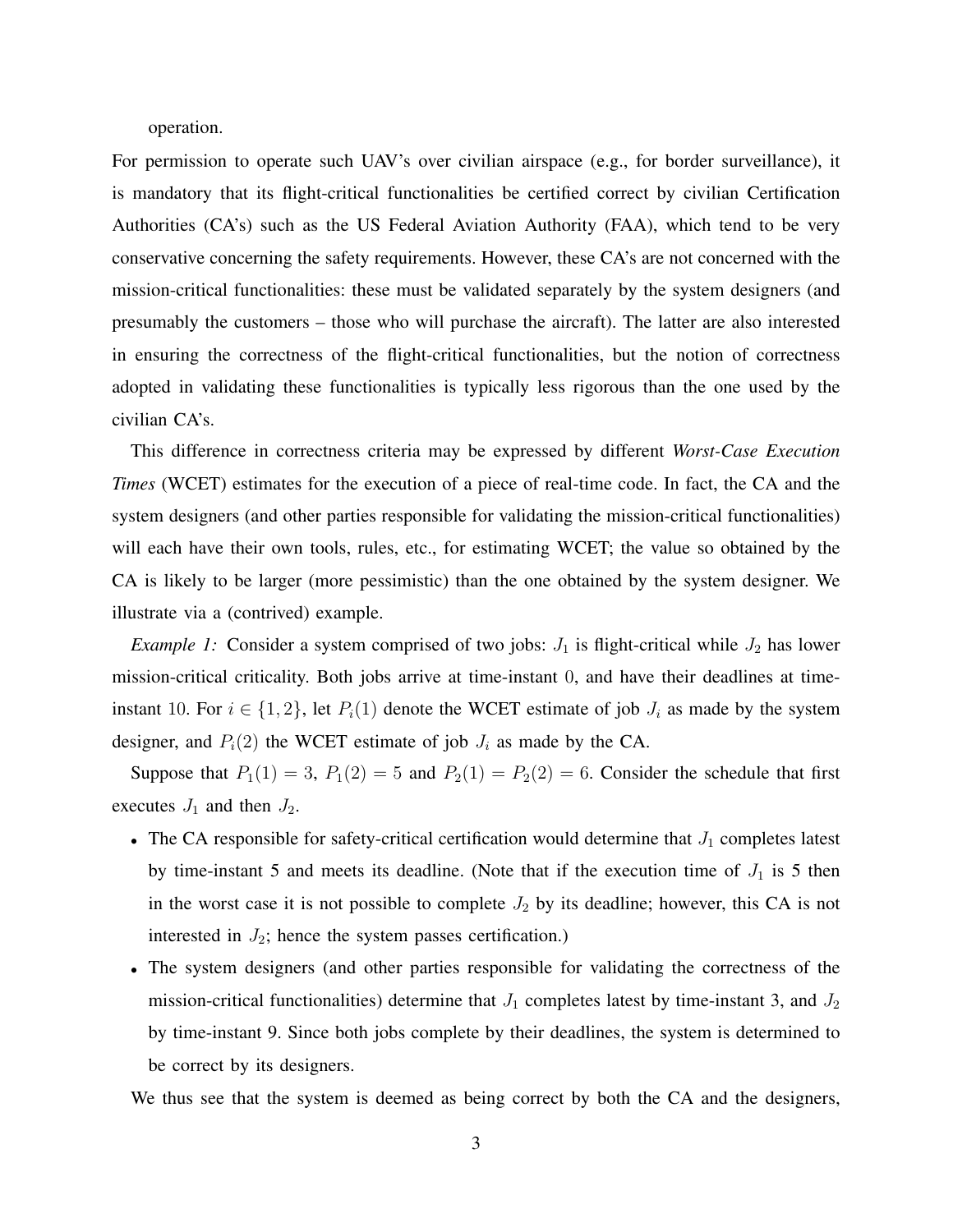despite the fact that the sum of the WCET's of the jobs at their own criticality levels (6 and 5) exceeds the length of the scheduling window over which they are to execute.

Current practice in safety-critical embedded systems design for certifiability is centered around the technique of "space-time partitioning," as codified in, e.g., the ARINC-653 standard [1], [16]. Loosely speaking, *space partitioning* means that each application is granted exclusive access to some of the physical resources on board the platform, and *time partitioning* means that the time-line is divided into slots with each slot being granted exclusively to some (pre-specified) application. Interactions among the partitioned applications may only occur through a severely limited collection of carefully-designed library routines. This is one of several *reservation-based* approaches, in which a certain amount of the capacity of the shared platform is reserved for each application, that have been considered for designing certifiable mixed-criticality systems. It is known that reservation-based approaches tend to be pessimistic (in the sense of underutilizing platform resource); for instance, a reservation-based approach to the example above would require that 5 units of execution be reserved for job  $J_1$ , and 6 units for job  $J_2$ , over the interval  $[0, 10)$ .

The central thesis explored in our research, as illustrated in Example 1, is that *efficient resource utilization in systems that are subject to multiple different correctness criteria requires the development of new approaches for resource-allocation and scheduling*. This paper describes our efforts to date towards developing such approaches.

- 1) We have proposed [5], [6] a formal model for representing mixed-criticality real-time systems – this mixed-criticality (MC) model extends the conventional model of a real-time job by allowing for the specification of different WCET's for a job at different criticality levels. This model is described in Section II.
- 2) We have studied the computational complexity of mixed-criticality scheduling problems. In previous papers [5], [6], the problem of deciding schedulability of a given MC system was conjectured to be NP-hard. We provide a proof of this result here, in Section III. However, the exact complexity of the problem remains open, since it is not clear whether the problem is actually in NP. We prove that it is, if the number of criticality levels is a constant. Otherwise, we can only show that it is in PSPACE. In the same section we present an algorithm that decides MC-schedulability efficiently for the special case in which all jobs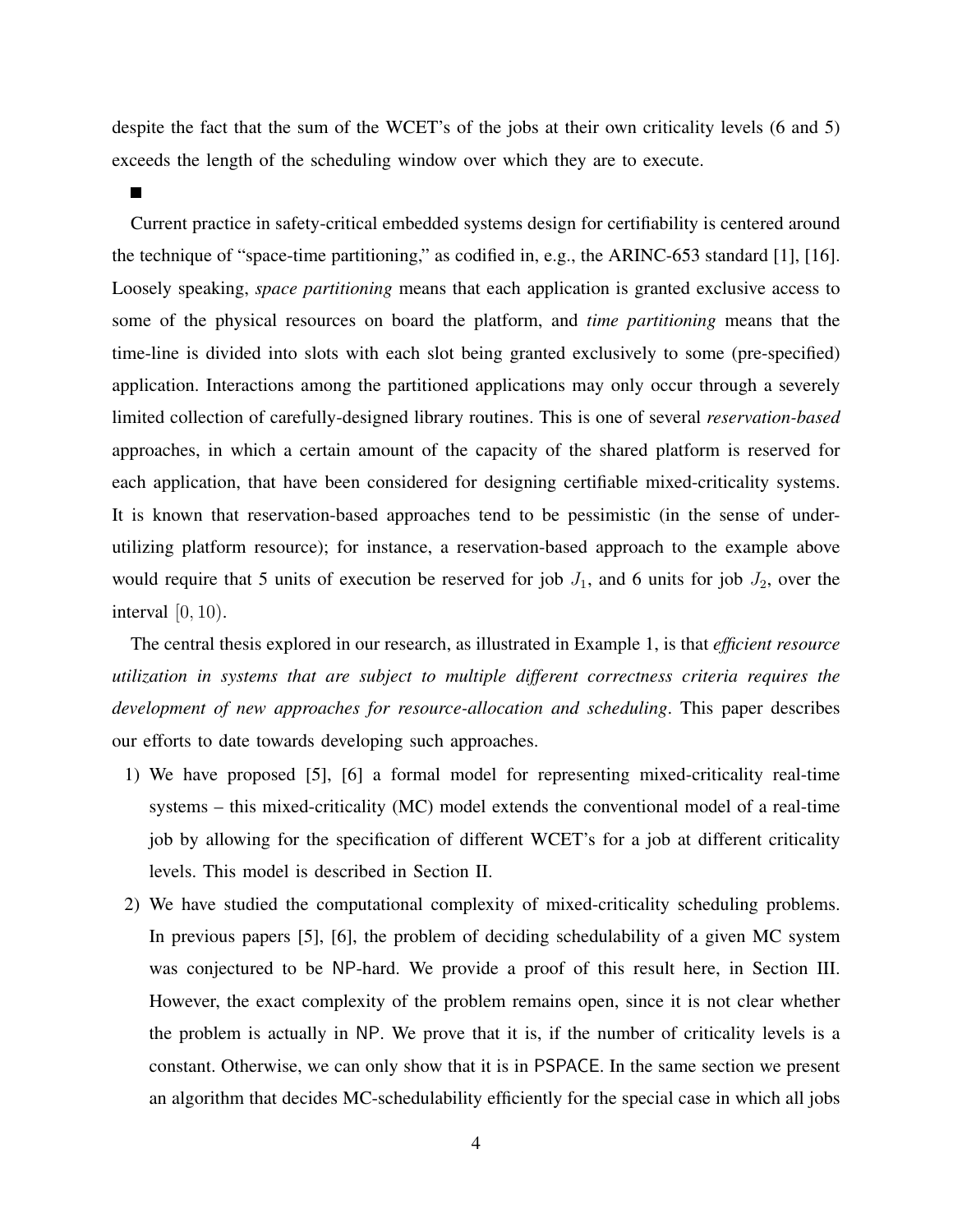have the same deadline.

- 3) In Section IV we quantitatively evaluate, via the metric of *processor speedup factor* (cf. resource augmentation in performance analysis of approximation algorithms, as initiated in [10]), two techniques that are currently widely used for resource-allocation and scheduling in mixed criticality systems subject to certification. Our results here extend the results in [6], which considered the techniques for *dual-criticality systems*, in which there are only two different criticality levels (as in Example 1 above). Our results improve the results in [5], where also the techniques for  $L$  criticality levels are studied. Moreover, we prove here that our results are tight.
- 4) In Section V we show that the bounds of Section IV do not hold for restricted classes of mixed-criticality systems. We focus on systems in which the range of WCET parameter estimate values is restricted. More specifically, we consider mixed-criticality systems in which there are at most two distinct criticality levels (as in Example 1 above), and we assume that the sum of the level 2 WCET estimates is bounded by a constant  $\beta$  times the sum of the level 1 WCET estimates of these jobs. We show that, depending on  $\beta$ , performance guarantees can be made that are superior to the tight bounds of the general case.

#### II. PRELIMINARIES

Although the examples that we considered in Section I were characterized by just two criticality levels, systems may in general have more criticality levels defined. (For instance, the RTCA DO178-B standard, widely used in the aviation industry, specifies 5 different criticality levels, with the system designer expected to assign one of these criticality levels to each job. The ISO 26262 standard, used in the automotive domain, specifies 4 criticality levels, known in the standard as "safety integrity levels" or SIL's.)

Accordingly, the formal model that we propose allows for the specification of arbitrarily many criticality levels. Let  $L \in \mathbb{N}^+$  denote the number of distinct criticality levels in the MC system being modeled. A *job* in this MC system is characterized by a 4-tuple of parameters:  $J_j =$  $(r_j, d_j, \chi_j, P_j)$ , where

- $r_j \in \mathbb{Q}_+$  is the release time;
- $d_j \in \mathbb{Q}_+$  is the deadline,  $d_j \ge r_j$ ;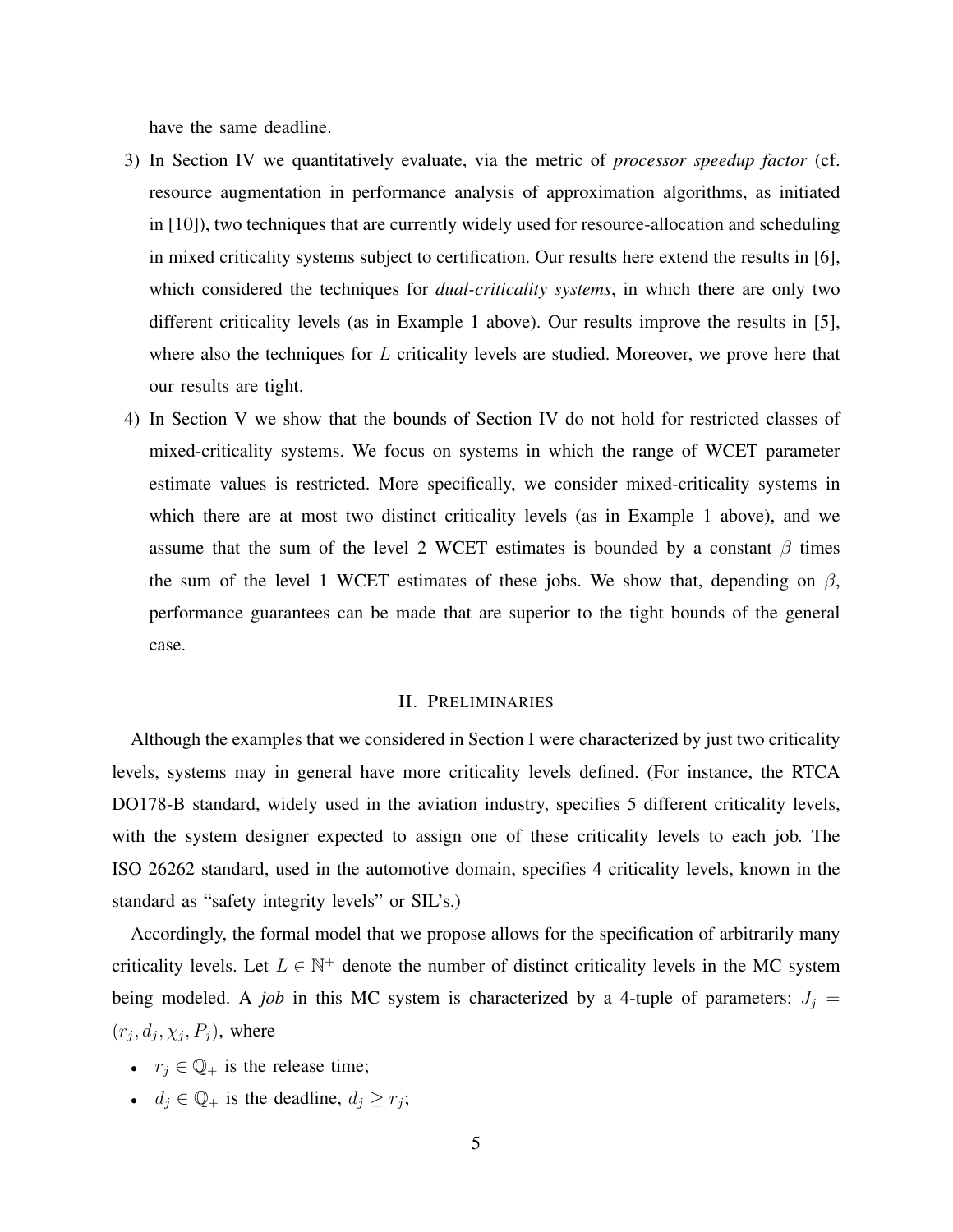- $\chi_j \in \mathbb{N}_+$  is the criticality of the job;
- $P_j \in \mathbb{Q}_+^L$  is a vector, the  $\ell$ -th coordinate of which specifies the worst-case execution time (WCET) estimate of job  $J_j$  at criticality level  $\ell$ . In a job-specification we will usually represent it by  $(P_j(1), \ldots, P_j(L))$ .

We will, for the most part, assume that  $P_j(\ell)$  is monotonically non-decreasing with increasing  $\ell$ . This is a reasonable assumption: these  $P_i(\ell)$  values represent *upper bounds*, at different degrees of confidence, on the WCET of the job. Larger values of  $\ell$  correspond to greater degrees of confidence, and are therefore likely to be larger. At any moment, we call a job *available* if its release time has passed and the job has not yet completed execution.

An instance I of the MC-schedulability problem consists of a set of  $n$  jobs. In this paper we assume that there is only one machine (processor) to execute the jobs. We assume that this processor is *preemptive*: executing jobs may have their execution interrupted at any instant in time and resumed later, with no additional cost or penalty.

To define MC-schedulability we define the notion of a *scenario*. Each job  $J_i$  requires an amount of execution time  $p_j$  within its *time window*  $[r_j, d_j]$ . The value of  $p_j$  is not known from the specification of  $J_j$ , but is only discovered by actually executing the job until it *signals* that it has completed execution. This characterizes the uncertainty of the problem. We call a collection of realized values  $(p_1, p_2, \ldots, p_n)$  a *scenario* of instance *I*.

We define the *criticality level*, or simply criticality, of a scenario  $(p_1, p_2, \ldots, p_n)$  of I as the smallest integer  $\ell$  such that  $p_j \leq P_j(\ell)$  for all  $j = 1, ..., n$ . (If there is no such  $\ell$ , we define that scenario to be *erroneous*.)

*Definition 1:* A schedule for a scenario  $(p_1, \ldots, p_n)$  of criticality  $\ell$  is *feasible* if every job  $J_j$ with  $\chi_j \geq \ell$  receives execution time  $p_j$  during its time window  $[r_j, d_j]$ .

A *clairvoyant* scheduling policy knows the scenario of *I*, i.e.,  $(p_1, \ldots, p_n)$ , prior to determining a schedule for I.

*Definition 2:* An instance I is *clairvoyantly-schedulable* if for each non-erroneous scenario of *I* there exists a feasible schedule.  $\blacksquare$ 

By contrast, an *on-line* scheduling policy discovers the value of  $p_j$  only by executing  $J_j$  until it signals completion. In particular, the criticality level of the scenario becomes known only by executing jobs. At each time instant, scheduling decisions can be based only on the partial information revealed thus far.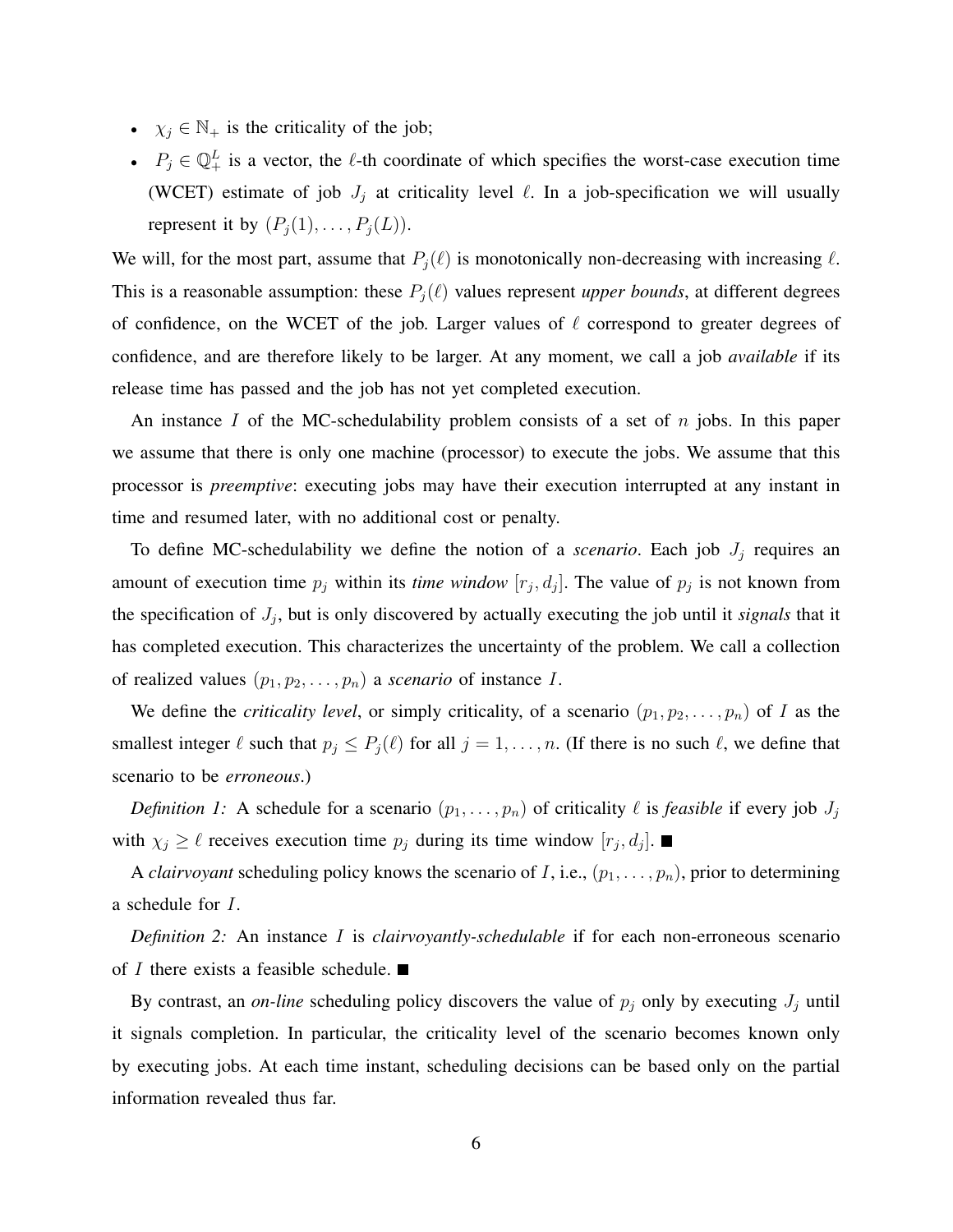*Definition 3:* An on-line scheduling policy is *correct* for instance I if for any non-erroneous scenario of instance I the policy generates a feasible schedule.  $\blacksquare$ 

*Definition 4:* An instance I is *MC-schedulable* if it admits a correct on-line scheduling policy.

The MC-SCHEDULABILITY problem is to determine whether a given instance  $I$  is MCschedulable or not. The following is obvious.

*Proposition 1:* If an instance *I* is MC-schedulable on a given processor, then *I* is clairvoyantlyschedulable on the same processor.

*Example 2:* Consider an instance I of a *dual-criticality* system: a system with  $L = 2$ . I is comprised of 2 jobs: job  $J_1$  has criticality level 1 (which is the lower criticality level), and the other job has the higher criticality level 2.

$$
J_1 = (0, 2, 2, (1, 1))
$$

$$
J_2 = (0, 3, 2, (1, 3))
$$

For this example instance, any scenario in which  $p_1$  and  $p_2$ , are no larger than 1, has criticality 1; while any scenario not of criticality 1 in which  $p_1$  and  $p_2$  are no larger than 1, and 3, respectively, has criticality 2. All remaining scenarios are, by definition, erroneous. It is easy to verify that this instance is clairvoyantly-schedulable.

Policy  $S_0$ , described below, is an example of an on-line scheduling policy for instance I:

 $S_0$ : Execute  $J_2$  over [0,1]. If  $J_2$  has no remaining execution (i.e.,  $p_2$  is revealed to be no greater than 1), then continue with scheduling  $J_1$  over  $(1, 2]$ ; else continue by complete scheduling  $J_2$ .

It is easy to see that policy  $S_0$  is correct for instance I. However,  $S_0$  is not correct if we modify the deadline of  $J_1$  obtaining the following instance  $I'$ :

$$
J_1 = (0, 1, 2, (1, 1))
$$

$$
J_2 = (0, 3, 2, (1, 3))
$$

It is easy to see that  $I'$  is clairvoyantly schedulable but not MC-schedulable.

The above example shows that there are instances that are clairvoyantly schedulable but not MC-schedulable. Indeed, this is true even if the machine upon which the on-line algorithm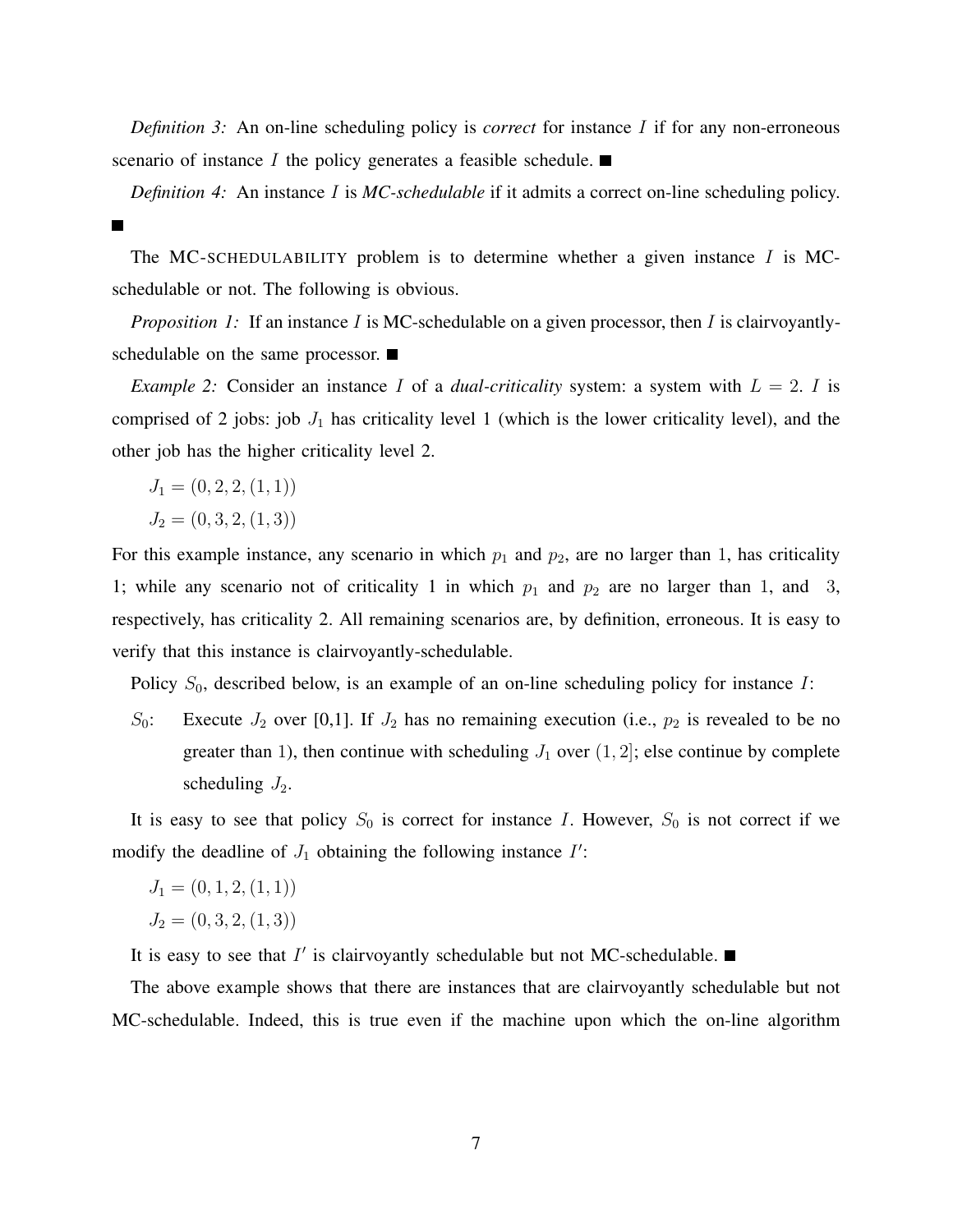executes is faster than the one upon which the clairvoyant scheduler executes<sup>1</sup>. This is shown in the following proposition.

*Proposition 2:* There are dual-criticality instances that are clairvoyantly schedulable on a given processor, but that are not MC-schedulable on a processor that is less than  $(1 + \sqrt{5})/2$  times as fast.

*Proof:* Let  $\sigma = (1 + \sqrt{5})/2$  and consider the following instance

- $J_1 = (0, 1, 1, (1, 1));$
- $J_2 = (0, \sigma, 2, (\sigma 1, \sigma)).$

This system is clairvoyantly schedulable. To analyze its MC-schedulability, consider the possible policies on a higher speed-s processor. The first one starts with  $J_2$  and runs it till  $P_2(1) = (\sigma -$ 1)/s, and if it signals completion, schedule  $J_1$  which then finishes latest by  $(\sigma-1)/s+1/s = \sigma/s$ . This is feasible only if  $\sigma/s \leq 1$ , that is,  $s \geq \sigma$ . The other policy is simply to first schedule  $J_1$  and then  $J_2$ , which may require a total execution time  $1/s + \sigma/s$ , which is feasible only if  $(1+\sigma)/s \leq$ σ, that is,  $s \geq (\sigma + 1)/\sigma$ . Hence, if the processor has speed  $s < \min{\lbrace \sigma, (\sigma + 1)/\sigma \rbrace}$ , neither of the possible scheduling policies is correct. Taking  $\sigma = (\sigma + 1)/\sigma$ , that is,  $\sigma = (1 + \sqrt{5})/2$ , implies  $s \geq \sigma$ . Г

#### III. COMPLEXITY OF MC-SCHEDULABILITY

In this section we investigate the complexity of MC-SCHEDULABILITY. We show that it is NP-hard in the strong sense. However, a little thought should make it clear that it is not trivial to decide if the problem belongs to NP or not. We prove that it actually belongs to NP if the number of criticality levels is bounded by a fixed constant. For the general case, in which the number of criticality levels is part of the input, we show that it belongs to the class PSPACE, leaving membership to NP as an open question. We complete the section by presenting a well-solved special case of MC-SCHEDULABILITY, in which all jobs have equal deadline.

A preliminary observation is that determining clairvoyant-schedulability has the same complexity as the ordinary scheduling problem with only 1 criticality level: verify for each criticality

<sup>&</sup>lt;sup>1</sup>This notion, of comparing the performance of an on-line algorithm executing upon a faster processor than the processor available to the clairvoyant algorithm, is formalized in the concept of *resource augmentation*; this concept is explored further in Section IV.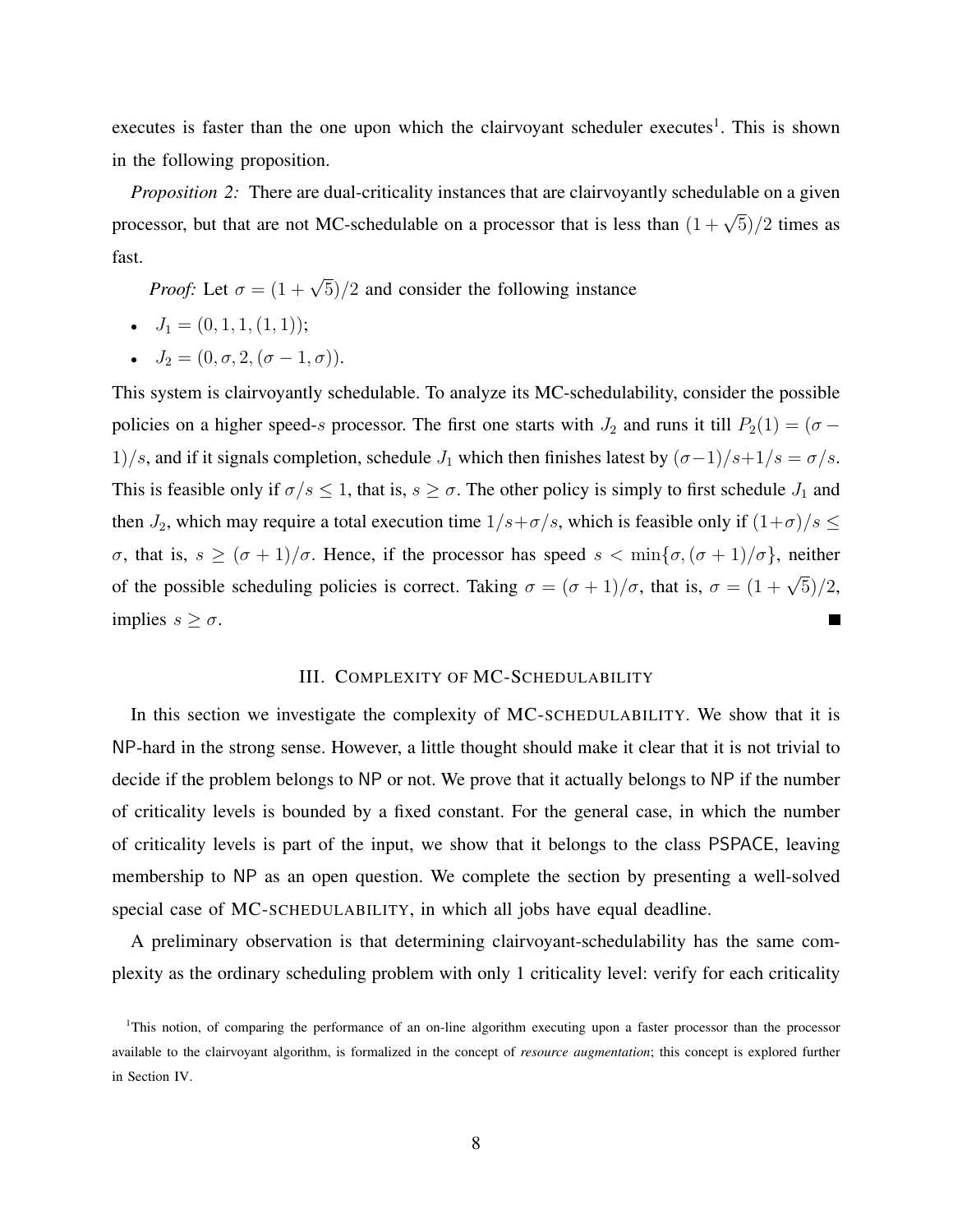level  $\ell = 1, \ldots, L$  if the jobs of that criticality level or higher can be scheduled to complete before their deadlines if each such job j has execution time  $P_i(\ell)$ . In particular this means that clairvoyant-schedulability of any instance on a fully preemptive processor platform can be verified in polynomial time. This also holds if  $P_i(\ell)$  is not monotonic in  $\ell$ .

We show that it is strongly NP-hard to determine whether a given clairvoyantly-schedulable system is also MC-schedulable upon a fully preemptive single-processor platform.

*Theorem 1:* MC-SCHEDULABILITY is NP-hard in the strong sense, even when all release times are identical and there are only two criticality levels.

*Proof:* The proof is by reduction from the strongly NP-complete problem 3-PARTITION [9]. In an instance  $I_{3P}$  of 3-PARTITION, we are given a set S of 3m positive integers  $s_0, s_1, \ldots, s_{3m-1}$ and a positive integer B such that  $B/4 < s_i < B/2$  for each i and  $\sum_{i=0}^{3m-1} s_i = mB$ . The problem is to decide whether S can be partitioned into m disjoint sets  $S_0, S_1, \ldots, S_{m-1}$  such that, for  $0 \leq k < m$ ,  $\sum_{s_i \in S_k} s_i = B$ .

From a given instance  $I_{3P}$  we construct an MC-SCHEDULABILITY instance  $I_{MC}$  consisting of  $4m$  jobs with release time 0, which in the 4-tuple notation are:

- *3P-jobs:* For each  $i, 0 \le i < 3m$ , job  $J_i = (0, 2mB, 2, (s_i, 2s_i))$ ;
- *Blocking jobs:* For each  $k, 0 \le k < m$ , job  $J_{3m+k} = (0, 2(k+1)B, 1, (B, B)).$

Clairvoyant-schedulability can be verified easily. In each scenario of criticality level 2, the blocking jobs do not need to be scheduled, and the total execution time of the 3P-jobs is at most  $\sum_{i=0}^{3m-1} P_i(2) = \sum_{i=0}^{3m-1} 2s_i = 2mB$ . For each scenario of criticality level 1, each blocking job is scheduled for at most  $B$  time-units immediately preceding its deadline. The total available execution time before the common deadline  $2mB$  of the 3P-jobs is at least  $mB \ge \sum_{i=0}^{3m-1} P_i(1)$ .

We show that instance  $I_{3P}$  is a YES-instance of 3-PARTITION if and only if the corresponding instance  $I_{MC}$  is MC-schedulable.

Suppose there is a feasible partition  $S_0, S_1, \ldots, S_{m-1}$  for instance  $I_{3P}$ . Based on this partition, a feasible online scheduling policy for jobs in  $I_{MC}$  is as follows. For each  $k = 0, 1, \ldots, m - 1$ 1, reserve, for the 3P-jobs  $J_i$  corresponding to each  $s_i \in S_k$ ,  $P_i(1) = s_i$  units in the timeinterval  $[2kB,(2k+1)B)$ . If all jobs associated with a set  $S_k$  signal that they have completed execution in this time interval, then schedule the blocking job  $J_{3m+k}$  over the interval  $[(2k +$  $1)B$ ,  $(2k+2)B$ ). Else, discard job  $J_{3m+k}$  and complete the execution of the jobs that had not completed. Note that this is possible since  $\sum_{i|s_i \in S_k} P_i(2) = 2B$  which is equal to the length of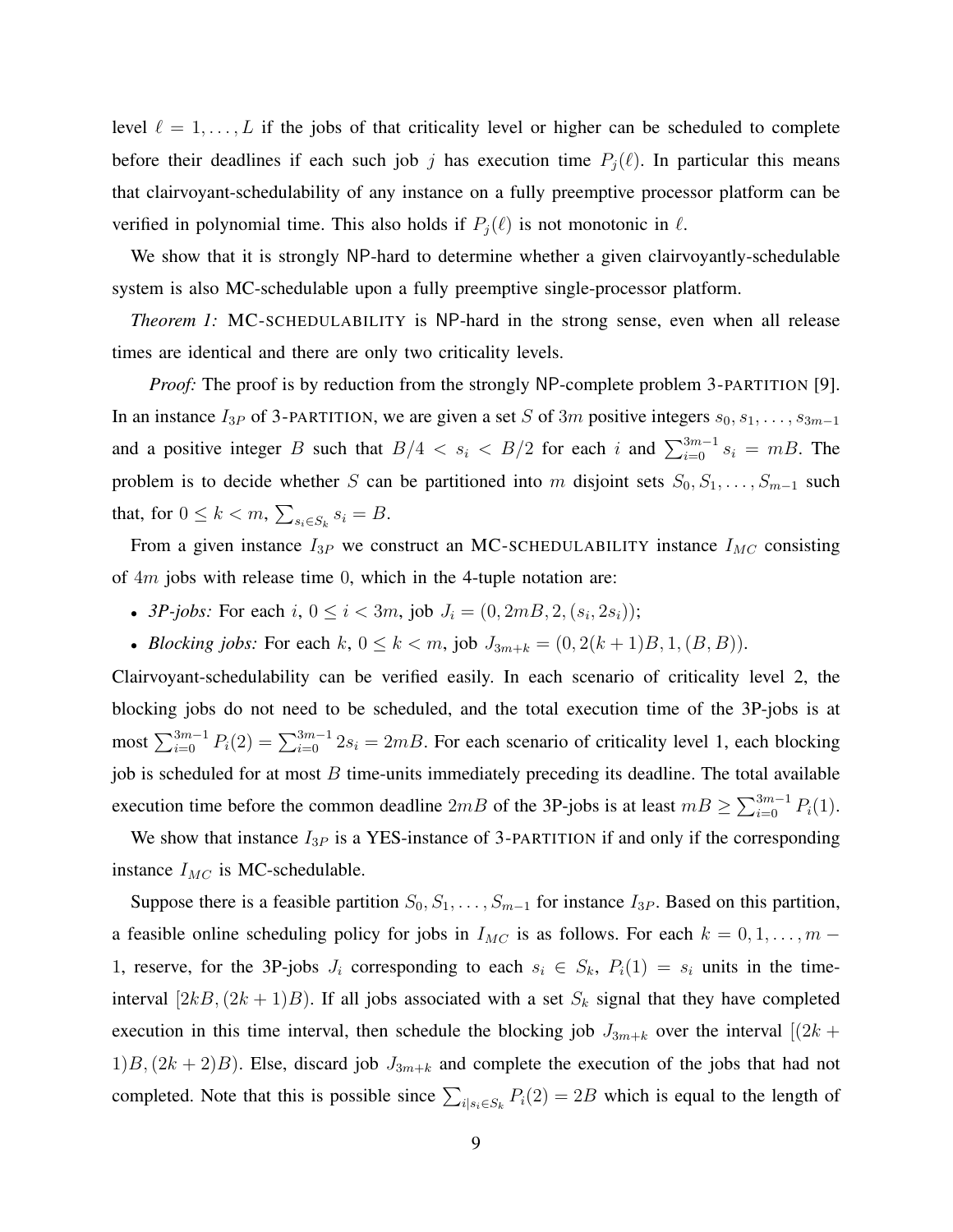the interval  $[2kB,(2k+2)B)$ , which is now completely available for execution of 3P-jobs.

Suppose that there is no 3-partition for instance  $I_{3P}$ . Consider any online policy. Since preemption is allowed, we can assume w.l.o.g. that the policy schedules each blocking job  $J_{3m+k}$  as late possible, that is, in intervals  $[(2k+1)B, 2(k+1)B), k = 0, 1, \ldots, m-1$ , as long as the system's scenario is in criticality level 1. Take a scenario in which each job needs either  $P_i(1)$  or  $P_i(2)$ . Let k' be the smallest value of k for which there exists a 3P-job  $J_j$  which receives execution time  $p'_j$ , with  $0 < p'_j < P_j(1)$ , during the interval  $[0, (2k'+1)B)$ , and such that the scenario is still of criticality level 1 at time  $(2k' + 1)B$ . Because there is no 3-partition, a scenario must exist such that  $k'$  and  $J_j$  exist. Since the system's scenario is still at criticality level 1, the online policy must schedule a blocking job at  $[(2k'+1)B, 2(k'+1)B)$ .

Now, let any 3P-job  $J_i$  be scheduled after time  $2(k'+1)B$  report an execution time of  $P_i(2)$ . Clearly, any sensible online policy discards all blocking jobs  $J_{3m+k}$  with  $k > k'$ , and uses all the remaining available time up to the common deadline of the 3P-jobs, that is,  $2mB - 2(k' +$  $1)B$ , for processing 3P-jobs. However, the total remaining processing requirement of these jobs, is  $2(mB - (k'+1)B) + p'_j > 2mB - 2(k'+1)B$ .

П

The question remains as to whether MC-SCHEDULABILITY belongs to the complexity class NP or not. In case the number of criticality levels  $L$  is a constant, we answer this question affirmatively; otherwise, the best we are able to show is that MC-SCHEDULABILITY  $\in$  PSPACE. The proof is based on a polynomial-time checkable characterization of an online scheduling policy.

Call a scenario  $(p_1, \ldots, p_n)$  *basic* if for each  $j = 1, \ldots, n$  there exists  $\ell_j \leq \chi_j$  such that  $p_j = P_j(\ell_j)$ . Call an on-line scheduling policy *basically correct* for instance I if for any basic scenario of *I* the policy generates a feasible schedule. We have the following.

*Lemma 1:* An instance is MC-schedulable if it admits a basically correct scheduling policy.

*Proof:* Let  $\pi$  be a basically correct policy for instance I. We modify  $\pi$  to obtain a new policy  $\pi'$ . Policy  $\pi'$  simulates  $\pi$ , except that when a job j does not follow a basic scenario (say,  $P_j(k-1) < p_j < P_j(k)$ ), then  $\pi'$  runs  $\pi$  as if job j did not complete before executing  $P_j(k)$ units. Whenever  $\pi$  prescribes the execution of a job that has already signaled completion,  $\pi'$ idles the processor. The resulting simulated scenario is basic, so  $\pi$  feasibly schedules it. Thus  $\pi'$  feasibly schedules the original scenario (which has the same criticality level).  $\blacksquare$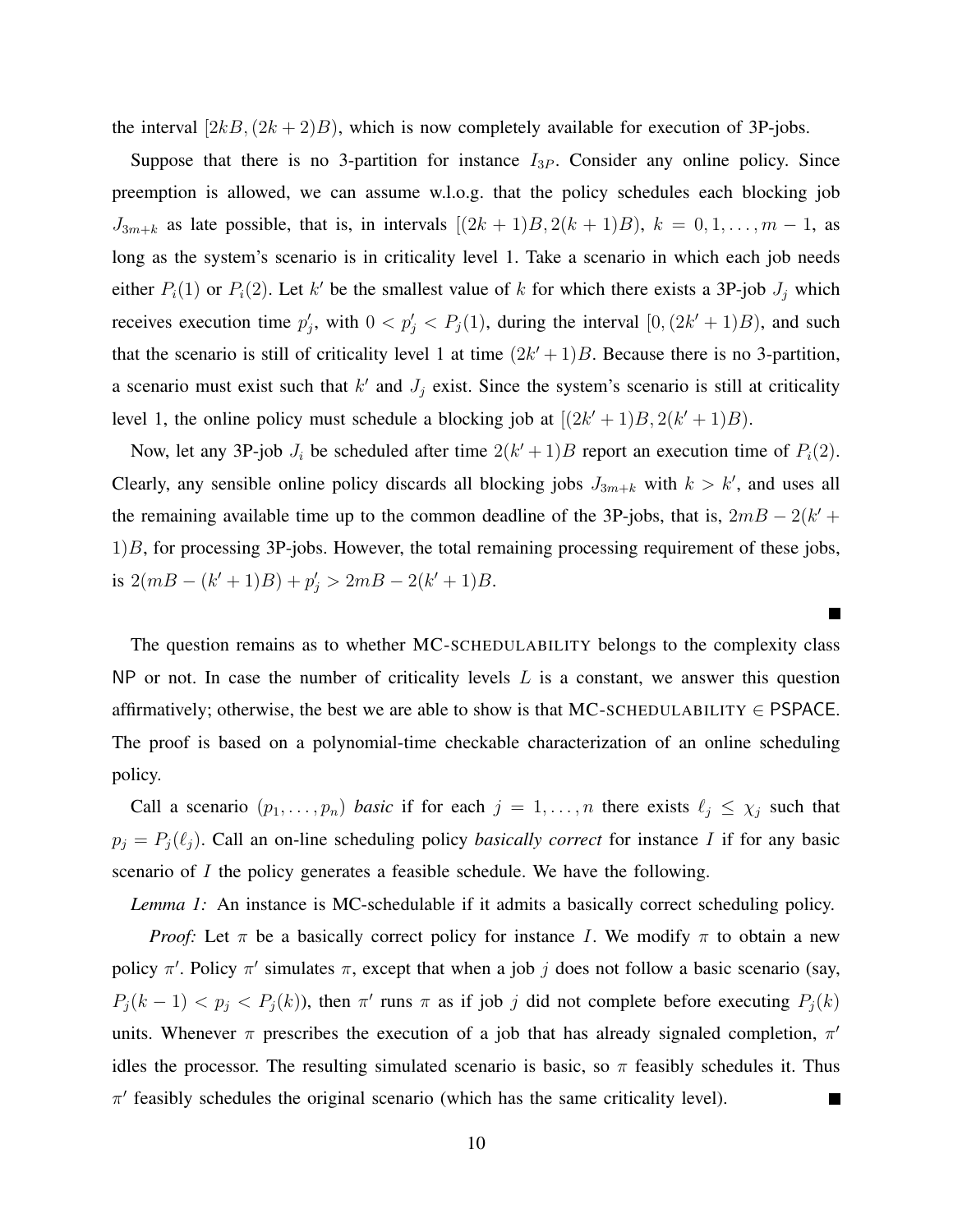In view of Lemma 1, any online policy can be represented as a finite-size decision tree in which each path from the root to a leaf defines the scheduling decisions for a particular scenario. More precisely, a scheduling decision encodes which job should be executed for which amount of time. The decisions are based on when the jobs complete their execution. We show the following lemma, which is crucial for significantly reducing the size of the decision tree for an optimal dynamic policy.

*Lemma 2:* If an instance is MC-schedulable, then there exists an optimal online scheduling policy that preempts each job j only at time points t such that at time t either some other job is released, or j has executed for exactly  $P_j(i)$  units of time for some  $1 \le i \le L$ .

*Proof:* Consider an optimal online scheduling policy that preempts some job j after it has executed for  $P_j(i) < p < P_j(i + 1)$  units of time, for some  $0 \le i < L$  (with the convention that  $P_j(0) = 0$ . Let t be the first decision time when such a situation occurs, that is, in the optimal decision tree representation this decision is closest to the root for all paths to leaves, and assume  $t$  is not the release time of any job. Now, we modify the policy in the following way: we change the decision to preempt j after p units of time into preempting j already after  $P_i(i) < p$ units of time. Furthermore, at the next decision point (or next release time)  $t'$ , we simply add the remaining amount of processing  $p - P_j(i)$  to the scheduled amount of processing. Clearly, this modification has to be done for each scenario affected by that change, that is, in the full subtree below the first modified decision. Notice that by preempting  $\dot{\gamma}$  earlier, we do not lose any information on job completions because by Lemma 1 we can assume the scenario is basic. If the original policy completed  $j$  no later than its deadline for all scenarios that require this, then this is still true for the modified policy. Moreover, we do not change the amount of execution for jobs that are scheduled between  $t$  and  $t'$ . Thus, if the original policy was feasible, then the modified one is feasible as well. Repeated applications of this argument completes the proof.  $\blacksquare$ 

*Theorem 2:* The problem of deciding MC-schedulability for L criticality levels is in NP when L is a constant.

*Proof:* We show that an online policy can be represented and verified in polynomial time and space, if  $L$  is constant. Consider an optimal online policy and the corresponding decision tree in which each path from the root to a leaf defines the scheduling decisions for a particular scenario. By Lemma 2, we can assume that the decision times of the policy are those points in time when some job j has completed  $P_j(i)$  units of time for some  $1 \le i \le L$ .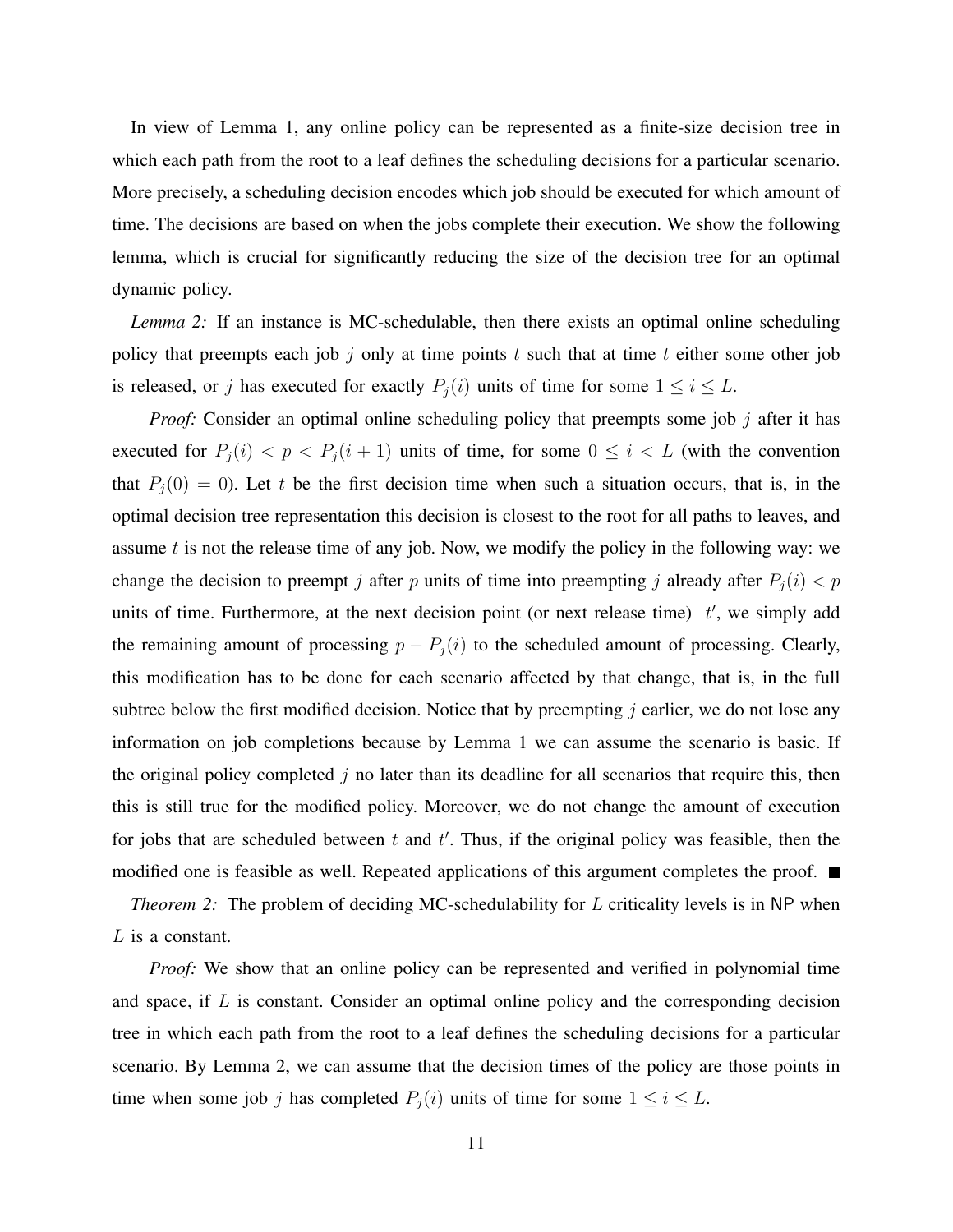Let  $N(n, L)$  denote the number of nodes of an optimal decision tree for an instance with n jobs and L criticality levels. We show by induction that  $N(n,L) = \mathcal{O}(n^L)$ . For  $L = 1$ , there is no decision to be made since the earliest deadline first (EDF) policy is optimal. For larger L, any optimal policy starts by executing some job j for some time  $P_i(i)$ . If j completes, we are left with an instance with one less job. If not, the criticality level of the scenario is increased by at least one and thus (by updating the input parameters appropriately) we are left with an instance with n jobs and (at most)  $L - 1$  levels. Thus, we have the recurrence  $N(n, L) \le N(n-1, L) + N(n, L-1) + 1$ . Since by induction  $N(n, L-1) = \mathcal{O}(n^{L-1})$ , we have  $N(n, L) \le N(n - 1, L) + \mathcal{O}(n^{L-1}),$  implying  $N(n, L) = \mathcal{O}(n^L)$ .

Thus, the tree has polynomial size. To verify that the policy is feasible for any possible scenario, we check for each individual path from the root to a leaf if the decisions of the policy lead to a feasible schedule for any scenario compatible with the information extracted by the algorithm. This takes polynomial time.

*Theorem 3:* The problem of deciding MC-schedulability is in PSPACE.

*Proof:* Consider the tree representation of an optimal online policy as in the proof of Theorem 2. Notice that we cannot store the whole tree in space that is polynomial in  $n$  when  $L$ is large. However, we can still check that such a tree exists by generating in depth-first order all paths from the root to a leaf, while making sure that the common portion of consecutive paths is consistent. It is enough to store two paths at a time. Each path requires space proportional to its depth, which is  $\mathcal{O}(nL)$ , and to keep track of the depth-first search a counter of size  $\mathcal{O}(nL)$  is enough, because there are  $\mathcal{O}(2^{n})$  potential paths, the tree being binary. Finally, as in the proof of Theorem 2 we verify for each path that the decisions of the policy generate a valid schedule. This yields a nondeterministic algorithm for deciding MC-schedulability that uses polynomial space. The claim follows by the well-known fact that nondeterminism can be removed from the algorithm, at the cost of squaring the required space. Г

*a)* Equal deadlines.: Theorem 1 above shows that MC-SCHEDULABILITY is in general NP-hard even if release times are identical. We will now show that the special case in which all jobs have equal deadlines  $(d_j = D, j = 1, \ldots, n)$  can be solved in polynomial time. We first derive a necessary condition for such an instance  $I$  to be MC-schedulable. Consider the criticality level  $\ell$  scenario of I in which each job  $J_j$  needs exactly  $p_j = P_j(\ell)$  execution time.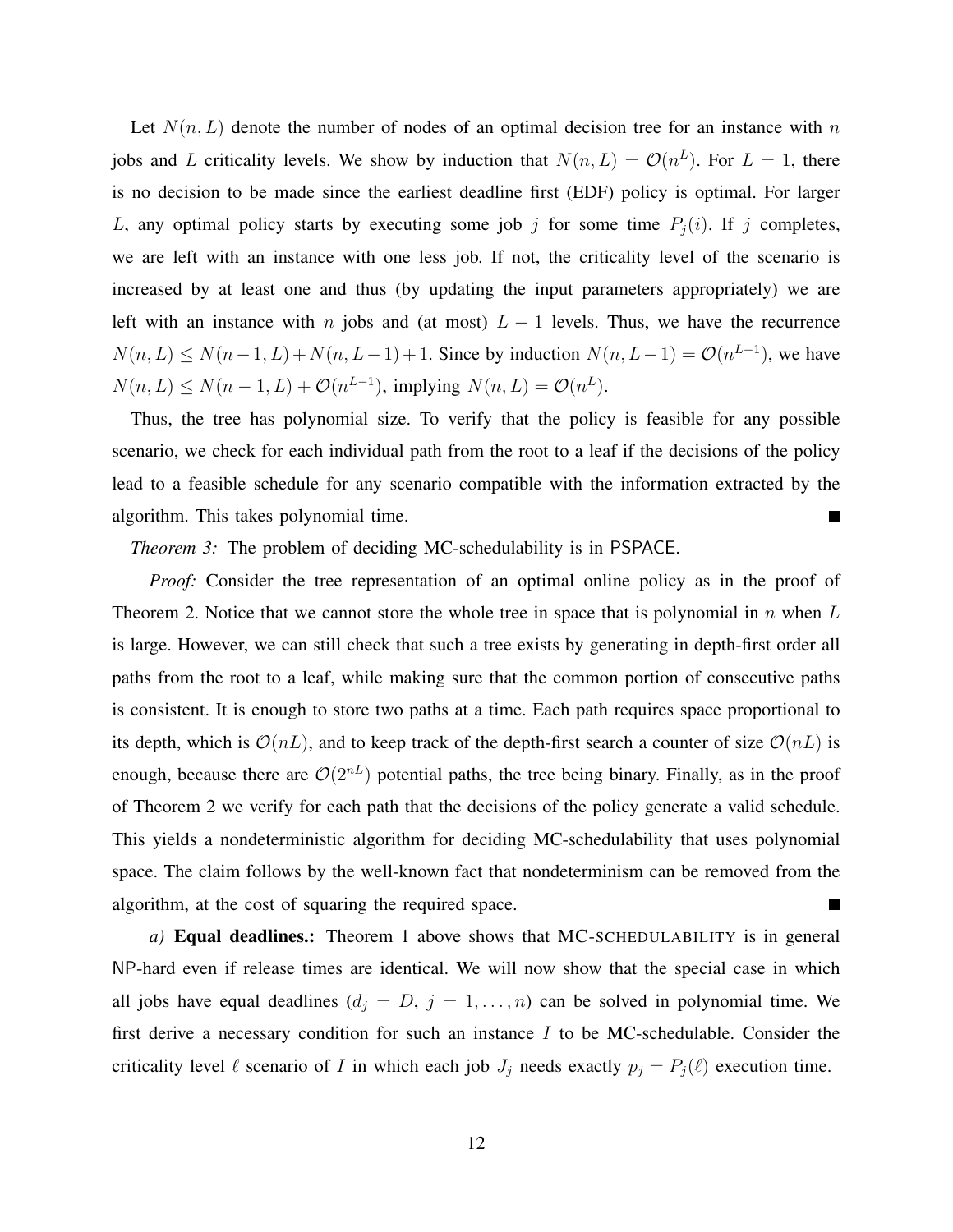*Necessary condition*: If I is MC-schedulable then for each  $\ell$ , a scheduling policy exists that allocates to each job  $J_j$  with  $\chi_j \geq \ell$  at least  $P_j(\ell)$  execution time within time window  $[r_j, D]$ , i.e., the *makespan* of the scenario is at most D.

This condition is easily checked: Let  $I_\ell = \{J_j \in I | \chi_j \geq \ell\}$  and  $|I_\ell| = n_\ell$ . Let (after renumbering)  $J_1, J_2, \ldots, J_{n_\ell}$  denote the jobs in  $I_\ell$  in order of non-decreasing release times:  $r_1 \leq$  $r_2 \leq \ldots \leq r_{n_\ell}$ . Clearly, the makespan of  $I_\ell$  is given by

$$
C_{\max}^{\ell} := \max_{j=1,\dots,n_{\ell}} r_j + \sum_{i=j}^{n_{\ell}} P_j(\ell).
$$
 (1)

The necessary condition is then verified by checking if

$$
\max_{\ell=1,\dots,L} C_{\max}^{\ell} \le D. \tag{2}
$$

Consider the *criticality-monotonic* (CM) on-line scheduling policy, which schedules at each time instant an available job of highest criticality.

*Theorem 4:* CM is correct for all for MC-schedulable instances in which all jobs have the same deadline.

*Proof:* We prove this by showing that the necessary condition is also sufficient. Consider any scenario of I that has criticality level  $\ell$ . In a CM-schedule, the scheduling of jobs of criticality  $\ell$  or higher is not effected by the presence of lower-criticality jobs, since their execution is postponed as soon as jobs in  $I_\ell$  become available. Hence, a CM-schedule can be thought of as a schedule that minimizes the makespan of the jobs in  $I_\ell$ . By the necessary condition, this does not exceed the common deadline D.  $\blacksquare$ 

We observe that this theorem also holds when  $P_i(\ell)$  is not monotonic in  $\ell$ .

Using essentially the same arguments as were used above for systems with equal deadlines, it can also be shown that

*Theorem 5:* CM is correct for all for MC-schedulable instances in which job deadlines are monotonic with criticality level:  $\chi_i > \chi_j \Rightarrow d_i \leq d_j$ .

#### IV. ALGORITHMS FOR MC SCHEDULING

Since MC-SCHEDULABILITY is intractable even for dual-criticality instances, we concentrate here on sufficient (rather than exact) MC-schedulability conditions that can be verified in polynomial time. We study two widely-used scheduling policies that yield such sufficient conditions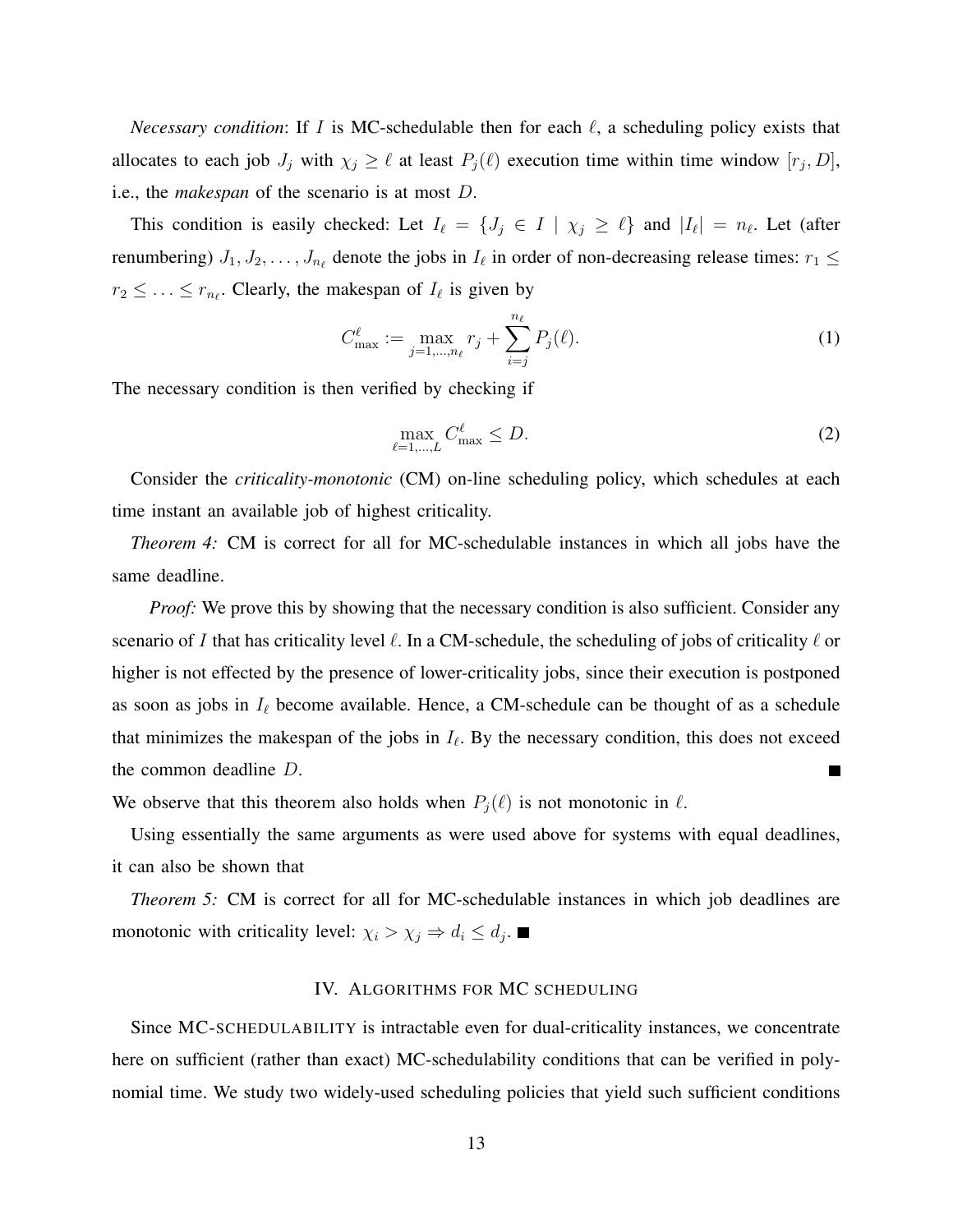and compare their capabilities under the *resource augmentation metric*: the minimum speed of the processor needed for the algorithm to schedule all instances that are MC-schedulable on a unit-speed processor. We show that the second policy we present outperforms the first one in terms of the resource augmentation metric, in the sense that it needs lower-speed processors to ensure such schedulability.

*Run-time support for mixed criticality.* In scheduling mixed-criticality systems, the kinds of performance guarantees that can be made depend upon the forms of support that are provided by the run-time environment upon which the system is being implemented. A particularly important form of platform support is the ability to *monitor* the execution of individual jobs, i.e., being able to determine how long a particular job has been executing.

Why is such a facility useful? In essence, knowledge regarding how long individual jobs have been executing allows the system to become aware, during run-time, when the criticality level of the behavior changes from a value k to the next-higher value  $k + 1$ , due to some job executing beyond its level- $k$  WCET without signalling completion; this information can then be used by the run-time scheduling and dispatching algorithm to no longer execute criticality- $k$  jobs once the transition has occurred.

In the remainder of this section, we assume that this facility to monitor the execution of individual jobs is provided by the run-time environment. We may therefore make the assumption that for each job  $J_j$ ,  $P_j(\ell) = P_j(\chi_j)$  for all  $\ell \geq \chi_j$ . That is, no job executes longer than the WCET at its own specified criticality. This is without loss of generality for any correct scheduling policy: any such policy will immediately interrupt (and no longer schedule) a job  $J_j$  if its execution time  $p_j$  exceeds  $P_j(\chi_j)$ , since this makes the scenario of higher criticality level than  $\chi_j$ , and therefore the completion of  $J_j$  becomes irrelevant for the scenario.

#### *A. Reservations-based scheduling*

As stated in Section I, one straightforward approach is to map each MC job  $J_j$  into a "traditional" (i.e., non-MC) job with the same arrival time  $r_j$  and deadline  $d_j$  and processing time  $p_j = P_j(\chi_j) = \max_{\ell} P_j(\ell)$  (by monotonicity), and determine whether the resulting collection of traditional jobs is schedulable using some preemptive single machine scheduling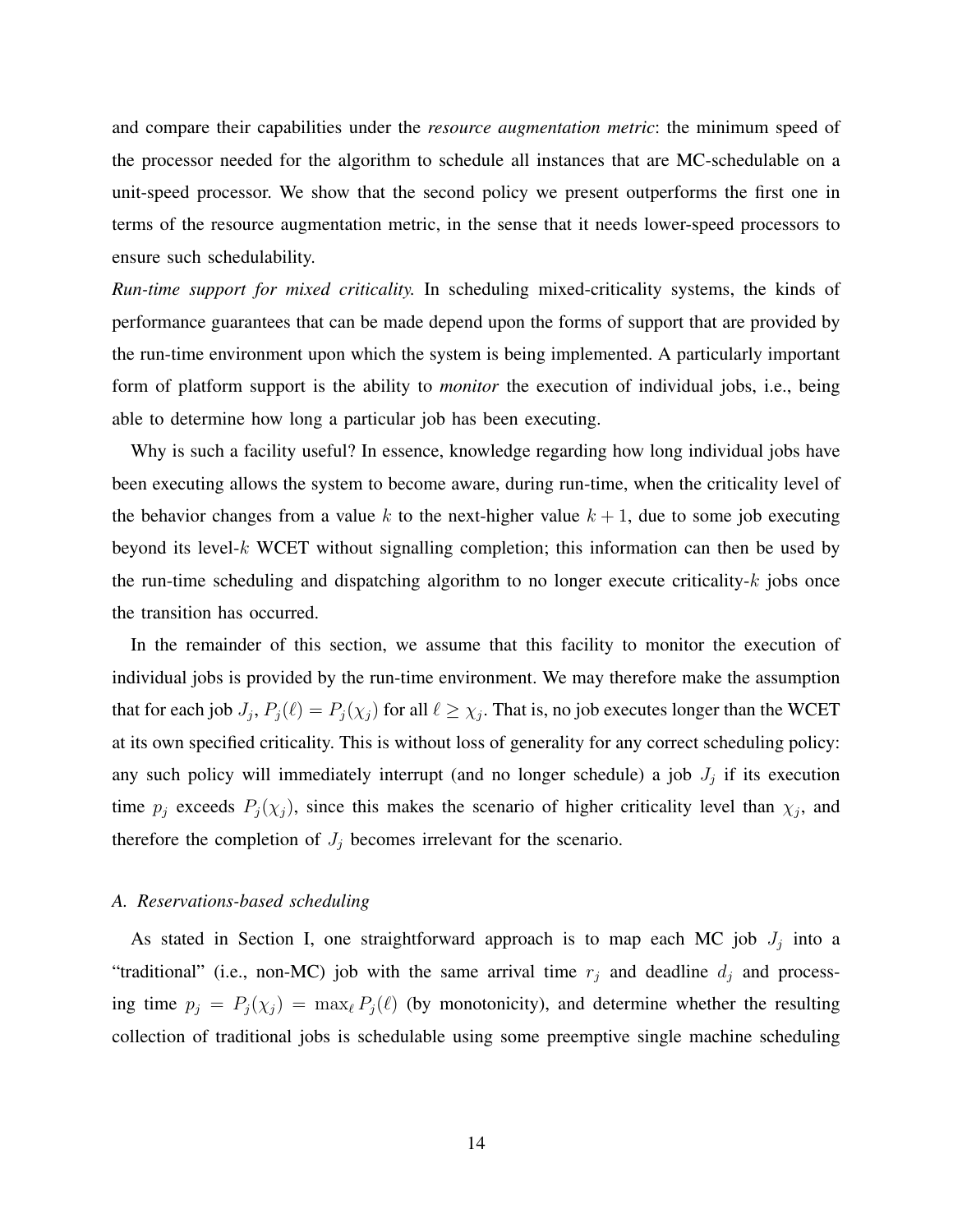algorithm such as the *Earliest Deadline First* (EDF) rule<sup>2</sup>. This test can clearly be done in polynomial time. We will refer to mixed-criticality instances that are MC-schedulable by this test as *worst-case reservations schedulable* (WCR-schedulable) instances.

*Theorem 6:* If an instance is WCR-schedulable on a processor, then it is MC-schedulable on the same processor. Conversely, if an instance  $I$  with  $L$  criticality levels is MC-schedulable on a given processor, then I is WCR-schedulable on a processor that is  $L$  times as fast, and this factor is tight.

*Proof:* If instance *I* is WCR-schedulable then for each job the maximum amount of time the job may execute is reserved between its arrival time and its deadline. Hence it is MC-schedulable.

Suppose now that instance  $I$  is MC-schedulable. If we were to use a separate processor for each of the L criticality levels, then each job will receive its maximum processing time between arrival time and deadline e.g. by using EDF on the machine corresponding to its criticality level. Hence, by processer sharing, WCR-schedulability on one processor of speed  $L$  times faster follows immediately.

Finally, we show that there exist instances with  $L$  criticality levels that are MC-schedulable on a given processor, but not WCR-schedulable on a processor that is less than  $L$  times as fast.

Consider the instance  $I$  comprised of the following  $L$  jobs:

$$
J_1 = (0, 1, 1, (1, 1, \dots, 1, 1))
$$
  
\n
$$
J_2 = (0, 1, 2, (0, 1, \dots, 1, 1))
$$
  
\n
$$
\vdots \qquad \vdots
$$
  
\n
$$
J_L = (0, 1, L, (0, 0, \dots, 0, 1))
$$

This instance is MC-schedulable on a unit-speed processor by the scheduling policy of assigning priority in criticality-monotonic (CM) order:  $J_L, J_{L-1}, \ldots, J_2, J_1$ . Any scenario  $(p_1, p_2, \ldots, p_L)$ with  $p_h > 0$ ,  $h \ge 2$ , and  $p_j = 0$  for all  $j > h$ , has criticality level h, hence all jobs of lower criticality level, in particular  $J_1$ , are not obliged to meet their deadline, and job h will meet its deadline. On the other hand, in any scenario of criticality level 1,  $p_2 = p_3 = \ldots = p_L = 0$  and  $p_1 \in [0, 1]$ , hence all jobs meet their deadline.

<sup>&</sup>lt;sup>2</sup>In fact, this approach forms the basis of current practice, as formulated in the ARINC-653 standard: each  $J_j$  is guaranteed  $P_j(\chi_j)$  units of execution in a *time partitioned* schedule, obtained by partitioning the time-line into distinct slots and only permitting particular jobs to execute in each such slot.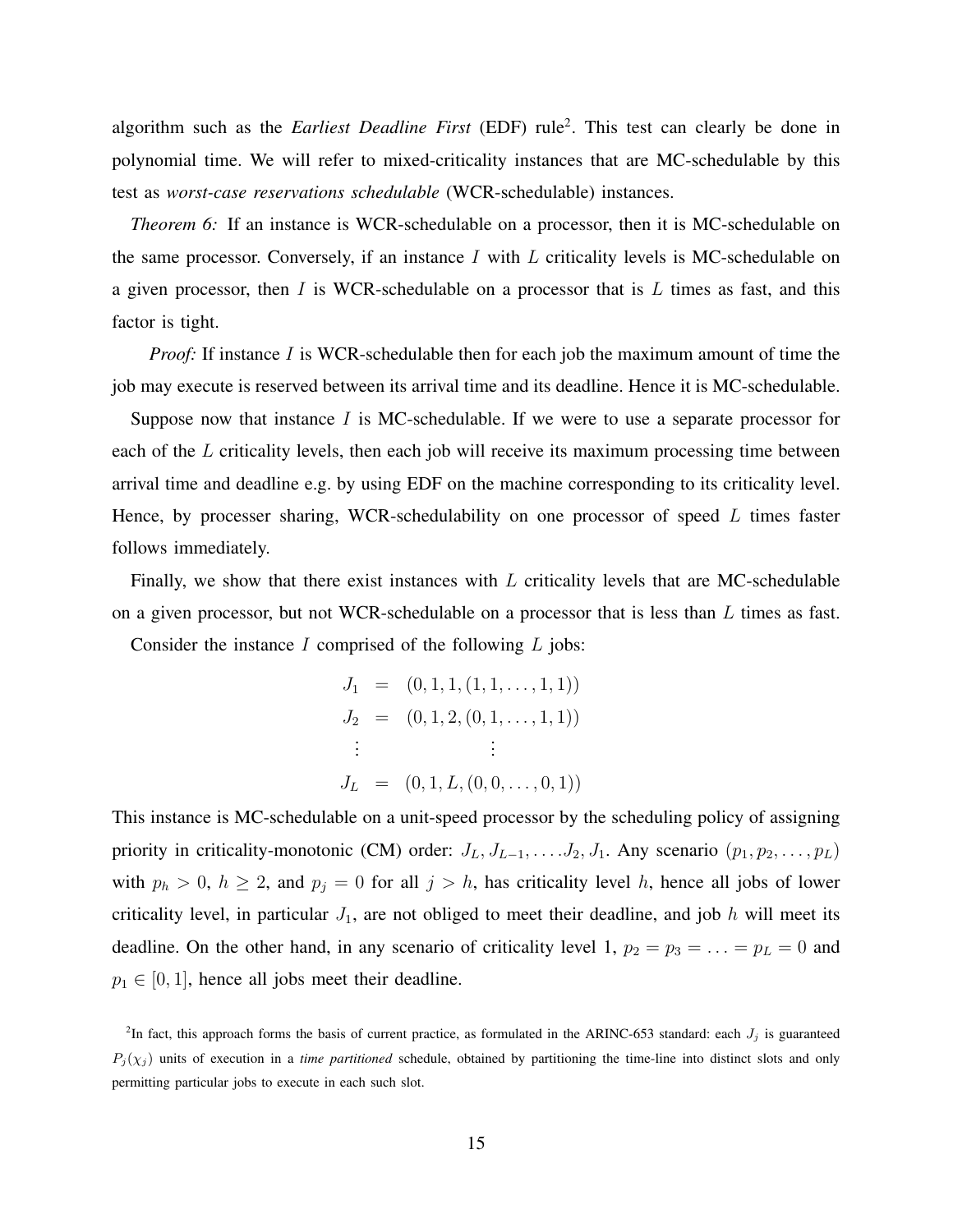However, WCR-schedulability requires that each job  $J_j$  is executed for  $P_j(\chi_j) = 1$ ,  $j =$  $1, \ldots, L$  before common deadline 1, which clearly can only be achieved on a processor with speed at least L.  $\blacksquare$ 

#### *B. Priority-based scheduling*

We now consider another schedulability condition, OCBP-schedulability, that offers a performance guarantee (as measured by the processor speedup factor) that is superior to the performance guarantee offered by the WCR-approach. OCBP-schedulability is a constructive test: we determine off-line, before knowing the actual execution times, a total ordering of the jobs in a priority list and for each scenario execute at each moment in time the available job with the highest priority.

The priority list is constructed recursively using the approach commonly referred to in the real-time scheduling literature as the "Audsley approach" [2], [3]; it is also related to a technique introduced by Lawler [13]. First determine the lowest priority job: Job  $J_i$  may be assigned the lowest priority if there is at least  $P_i(\chi_i)$  time between its release time and its deadline available when every other job  $J_j$  is executed before  $J_i$  for  $P_j(\chi_i)$  time units (the WCET of job  $J_j$ according to the criticality level of job  $i$ ). This can be determined by simulating the behavior of the schedule under the assumption that every job other than  $J_i$  has priority over  $J_i$  (and ignoring whether these other jobs meet their deadlines or not — i.e., they may execute under any relative priority ordering, and will continue executing even beyond their deadlines). The procedure is repeatedly applied to the set of jobs excluding the lowest priority job, until all jobs are ordered, or at some iteration a lowest priority job does not exist. If job  $J_i$  has higher priority than job  $J_j$ we write  $J_i \triangleright J_j$ .

Because the priority of a job is based only on its own criticality level, the instance  $I$  is called *Own Criticality Based Priority OCBP)-schedulable* if we find a complete ordering of the jobs.

If at some recursion in the algorithm no lowest priority job exists, we say the instance is not OCBP-schedulable. We can simply argue that this does not mean that the instance is not MCschedulable: Suppose that scheduling according to the fixed priority list  $J_1, J_2, J_3$  with  $\chi_2 = 1$ and  $\chi_1 = \chi_3 = 2$ , proves the instance to be schedulable. It may not be OCBP-schedulable since this does not take into account that  $J_2$  does not need to be executed at all if  $J_1$  receives execution time  $p_1 > P_1(1)$ .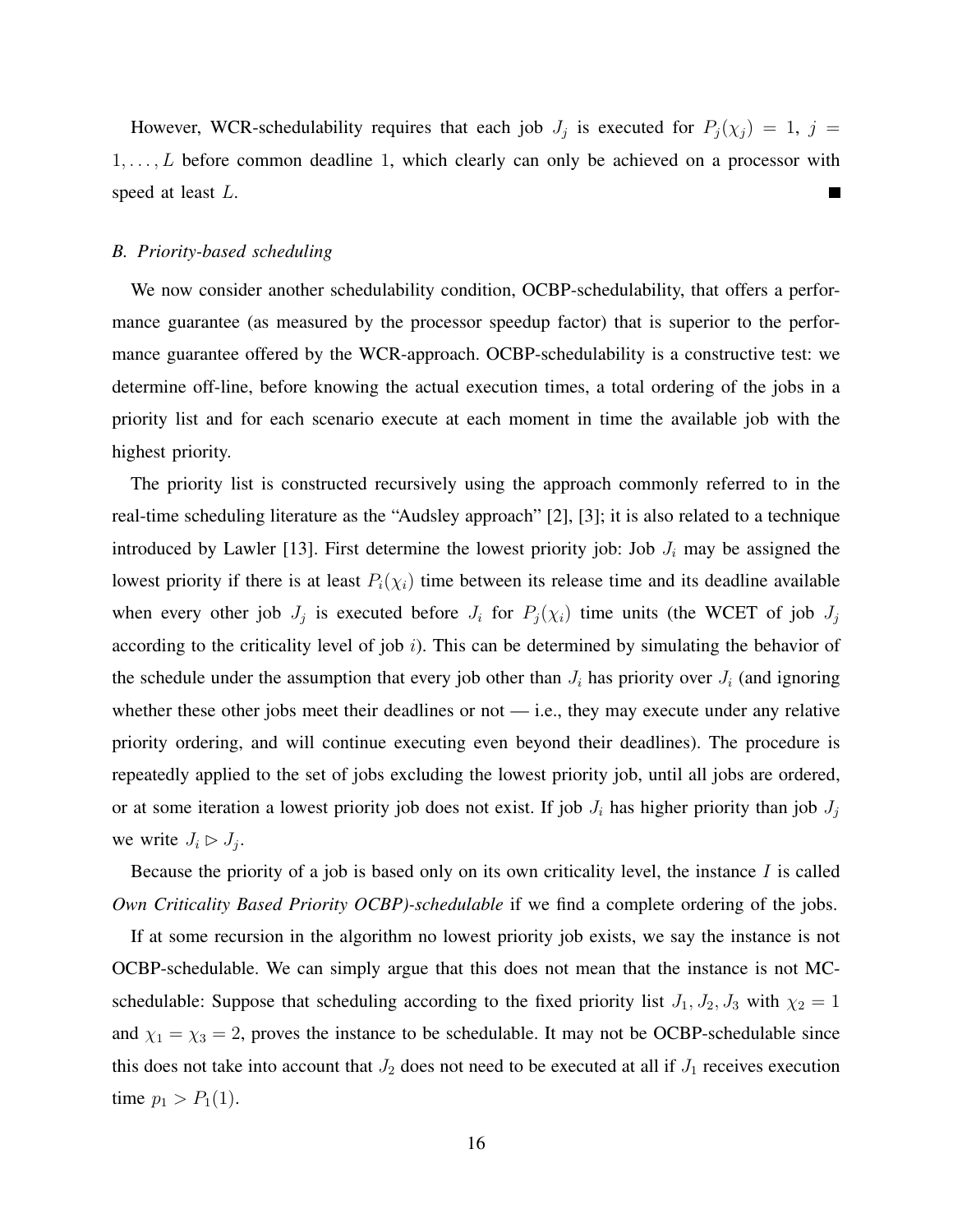It is evident that the OCBP priority list for an instance of  $n$  jobs can be determined in time polynomial in n: at most n jobs need be tested to determine whether they can be the lowestpriority job; at most  $(n-1)$  jobs whether they can be the 2nd-lowest priority jobs; etc. Therefore, at most  $x + (n-1) + \cdots + 3 \times 2 + 1 = O(n^2)$  simulations need be run, and each simulation takes polynomial time.

We illustrate the operation of the OCBP priority assignment algorithm by an example:

*Example 3:* Consider the instance comprised of the following three jobs.  $J_1$  is not subject to certification, whereas  $J_2$  and  $J_3$  must be certified correct.

|  |  | $J_i \parallel r_i \quad d_i \quad \chi_i \quad P_i(1) \quad P_i(2)$ |  |
|--|--|----------------------------------------------------------------------|--|
|  |  | $J_1$ 0 4 1 2<br>$J_2$ 0 5 2 2<br>$J_3$ 0 10 2 2                     |  |
|  |  |                                                                      |  |
|  |  |                                                                      |  |

Let us determine which, if any, of these jobs could be assigned lowest priority according to the OCBP priority assignment algorithm:

- If  $J_1$  were assigned lowest priority,  $J_2$  and  $J_3$  could consume  $P_2(1) + P_3(1) = 2 + 2 = 4$ units of processor capacity over  $[0, 4)$ , thus leaving no execution for  $J_1$  prior to its deadline.
- If  $J_2$  were assigned lowest priority,  $J_1$  and  $J_3$  could consume  $P_1(2) + P_3(2) = 2 + 4 = 6$ units of processor capacity over [0, 6), thus leaving no execution for  $J_2$  prior to its deadline at time-instant 5.
- If  $J_3$  were assigned lowest priority,  $J_1$  and  $J_2$  could consume  $P_1(2) + P_2(2) = 2 + 4 = 6$ units of processor capacity over [0, 6). This leaves 4 units of execution for  $J_3$  prior to its deadline at time-instant 10, which is sufficient for  $J_3$  to execute for  $P_3(2) = 4$  time units. *Job* J<sup>3</sup> *may therefore be assigned the lowest priority.*

Next, the OCBP priority assignment algorithm would consider the instance  $\{J_1, J_2\}$ , and seek to assign one of these jobs the lower priority:

- If  $J_1$  were assigned lower priority,  $J_2$  could consume  $P_2(1) = 2$  units of processor capacity over  $[0, 2)$ . This leaves 2 units of execution for  $J_1$  prior to its deadline at time-instant 4, which is sufficient for  $J_1$  to execute for  $P_1(1) = 2$  time units. *Job*  $J_1$  *may therefore be assigned the lowest priority from among*  $\{J_1, J_2\}$ *.*
- It may be verified that  $J_2$  *cannot* be assigned the lowest priority from among  $\{J_1, J_2\}$ . If we were to do so, then  $J_1$  could consume  $P_1(2) = 2$  units of processor capacity over [0, 2).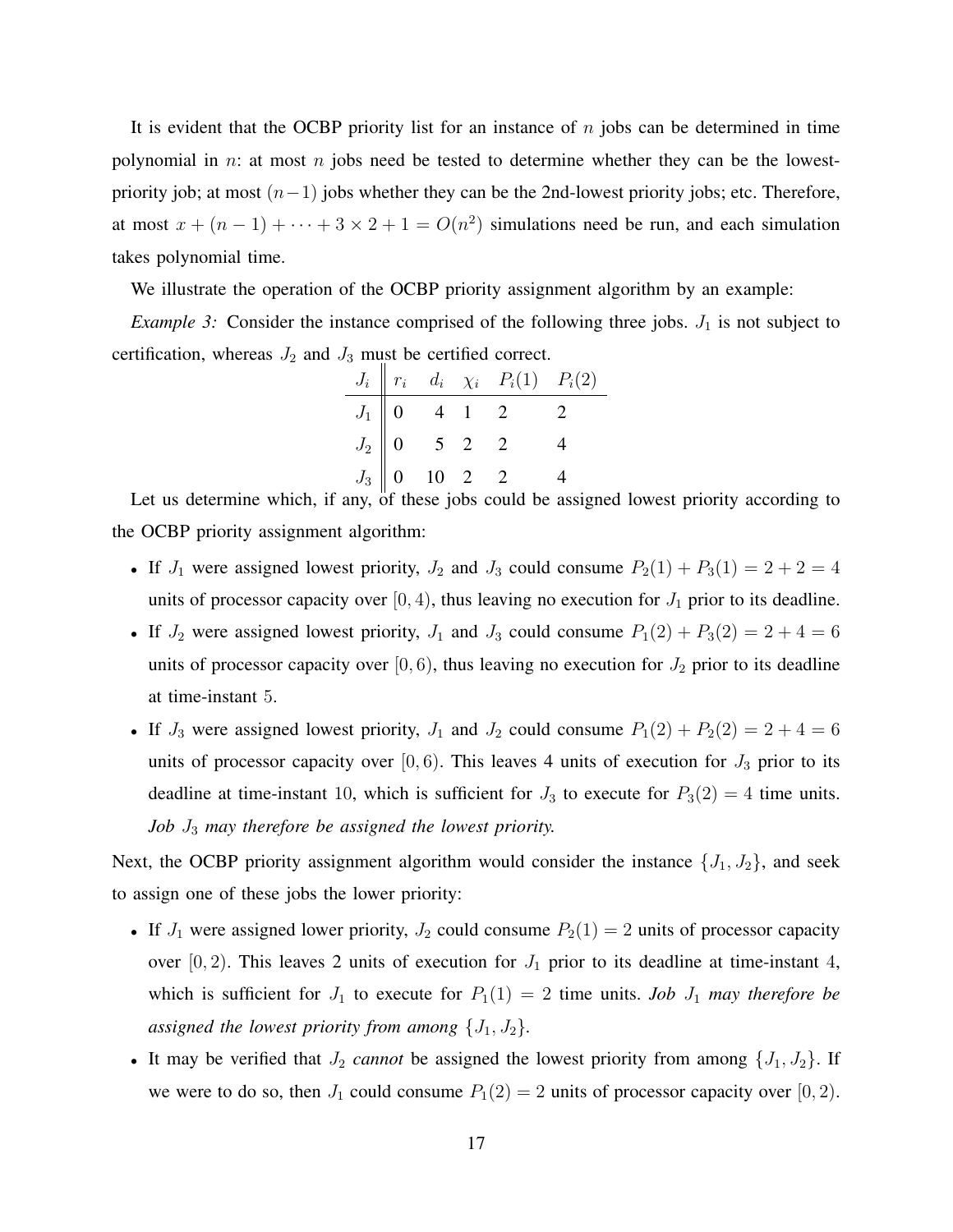This leaves 3 units of execution for  $J_1$  prior to its deadline at time-instant 5, which is not sufficient for  $J_2$  to execute for the  $P_2(2) = 4$  time units it needs to complete on time.

The final OCBP priority ordering is therefore as follows. Job  $J_2$  has the greatest priority, job  $J_1$ has the next-highest priority, and  $J_3$  has the lowest priority. It may be verified that scheduling according to these priorities is a correct MC scheduling strategy for the instance  $\{J_1, J_2, J_3\}$ , (recall from Section II the definition of "correct" scheduling strategies).

The following theorem shows that the OCBP-test is more powerful than the WCR-test according to the speedup criterion.

*Theorem 7:* If an instance is OCBP-schedulable on a processor, then it is MC-schedulable on the same processor. Conversely, if instance I with L criticality levels is MC-schedulable on a given processor, then I is OCBP-schedulable on a processor that is  $s_L$  times as fast, with  $s_L$ equal to the root of the equation  $x^L = (1+x)^{L-1}$ , and this factor is tight. Furthermore, it holds that  $s_L = \Theta(L/\ln L)$ .

*Proof:* We present this proof in several parts:

- *(i)* OCBP-schedulability implies MC-schedulability.
- *(ii)* A speedup of  $s_L$  is sufficient.
- *(iii)* The factor of  $s_L$  is tight.
- $(iv)$   $s_L = \Theta(L/\ln L)$ .

*i*): OCBP-schedulability implies MC-schedulability. Suppose that *I* is OCBP-schedulable and suppose, after renumbering jobs, that  $J_1 \triangleright J_2 \triangleright \cdots \triangleright J_n$ . Notice that in every behaviour of criticality level  $\chi_k$ , the criticality level of job  $J_k$ , each job  $J_j$  has  $p_j \leq P_j(\chi_k)$ . OCBP-schedulability of I implies that  $J_k$  can receive  $P_k(\chi_k)$  units of execution before its deadline if each  $J_i \in$  $\{J_1, \ldots, J_{k-1}\}\)$  executes for no more than  $P_i(\chi_k)$  units.

*ii): A speedup of*  $s<sub>L</sub>$  *is sufficient.* Notice that  $s<sub>1</sub> = 1$ , and that (as one can verify using elementary calculus)  $s_{L'} \geq s_L$  if  $L' > L$ . Let I be an instance with at most L criticality levels that is MC-schedulable on a speed-1 processor, but not OCBP-schedulable on a speed-s processor for some  $s \geq s_L$ , and amongst such instances let it be minimal with respect to L and the number of jobs. Suppose I has n jobs. Minimality of I implies that there is no time-instant t such that  $t \notin \bigcup_{j=1}^n [r_j, d_j]$ , otherwise either the jobs with deadline before t or the jobs with release time after t would comprise a smaller instance with the same property.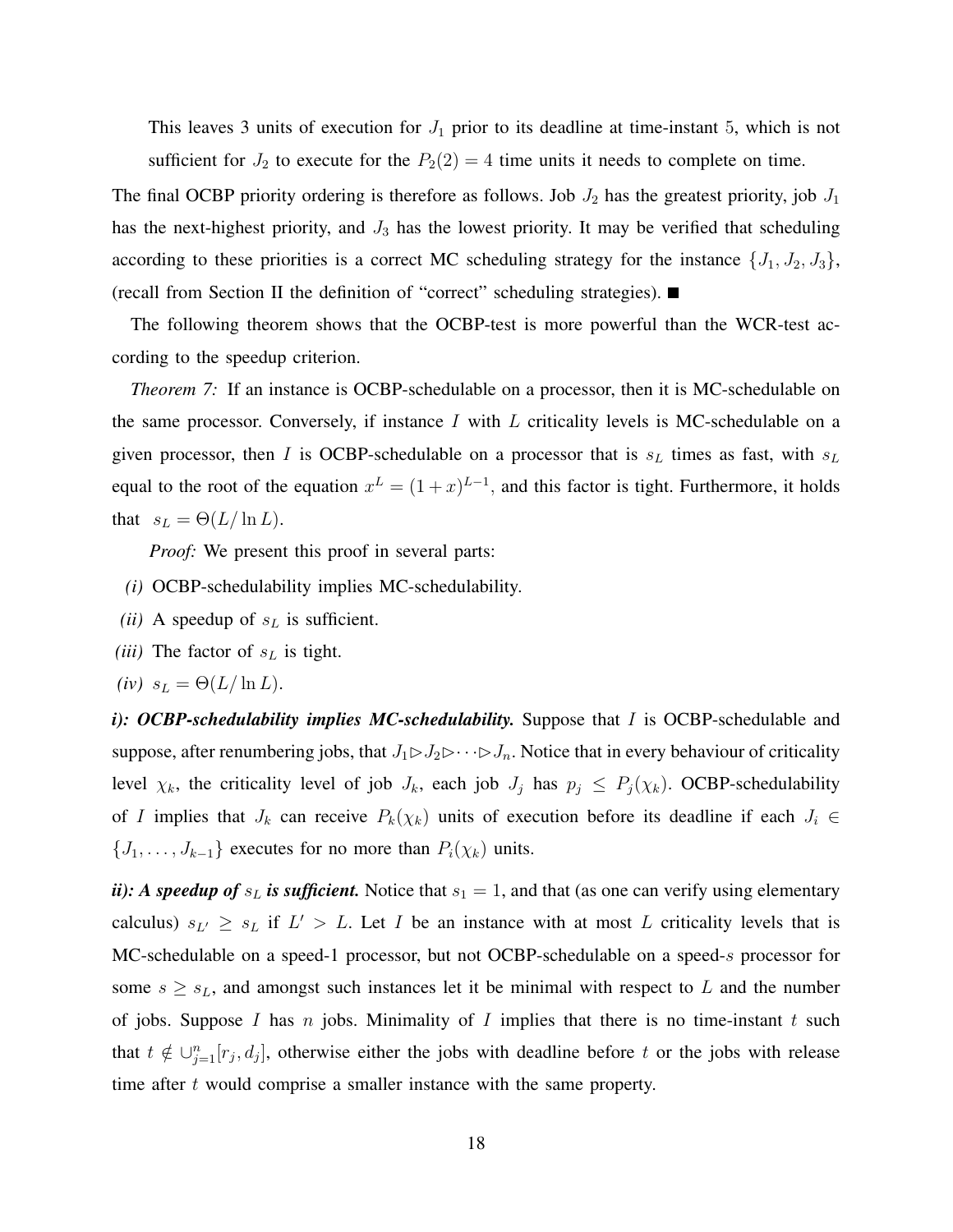*Claim 1:* Any job in *I* with the latest deadline must be of criticality *L*.

*Proof:* Suppose that a job  $J_i$  with  $\chi_i = h \langle L \rangle$  has latest deadline. Create from I an instance  $I_h$  with level h by "truncating" all jobs with criticality level greater than h to their worst-case level-h scenarios:

$$
J_j = (r_j, d_j, \chi_j, (P_j(1), \dots, P_j(L))) \in I \to
$$
  

$$
J'_j = (r_j, d_j, \min(\chi_j, h), (P_j(1), \dots, P_j(h))) \in I_h.
$$

Clearly,  $I_h$  being a restricted instance of I, is MC-schedulable as well, and, by minimality of I,  $I_h$ is OCBP-schedulable on a speed- $s_h$  processor.

That  $J_i$  has latest deadline in I but cannot be assigned lowest priority on a speed-s processor implies that the scenario with  $p_j = P_j(h)$  cannot be feasibly scheduled on a speed-s processor; thus  $I_h$  is not clairvoyantly schedulable on a speed-s processor. But  $I_h$  not being clairvoyantly schedulable implies  $I_h$  not being OCBP-schedulable, and because  $s \geq s_L \geq s_h$ , this contradicts the OCBP-schedulability of  $I_h$  on a speed- $s_h$  processor and completes the proof of the claim.

L.

For each  $\ell \in \{1, \ldots, L\}$ , let  $d(\ell)$  denote the latest deadline of any criticality- $\ell$  job in I:  $d(\ell) = \max_{J_j | \chi_j = \ell} d_j$ . A *work-conserving* schedule on a processor is a schedule that never leaves the processor idle if there is a job available. Consider any such a work-conserving schedule on a unit-speed processor of all jobs in I of the scenario in which  $p_j = P_j(\ell)$  for all j. We define  $\Lambda_\ell$ as the set of time intervals on which the processor is idle before  $d(\ell)$ , and  $\lambda_{\ell}$  as the total length of this set of intervals.

*Claim 2:* For each  $\ell$  and each  $J_j \in I$  with  $\chi_j \leq \ell$  we have  $[r_j, d_j] \cap \Lambda_\ell = \emptyset$ .

*Proof:* Observe that since  $s \geq s_L \geq 1$ , all idle intervals of  $\Lambda_\ell$  are also idle intervals in any work-conserving schedule of I on a speed-s processor. Hence, any job  $J_j$  with  $\chi_j \leq \ell$ with  $[r_j, d_j] \cap \Lambda_\ell \neq \emptyset$  would meet its deadline in such a schedule if it were assigned lowest priority. Since  $I$  is assumed to be non-OCBP schedulable on a speed- $s$  processor, this implies that  $(I \setminus \{J_i\})$  is non-OCBP schedulable on a speed-s processor, contradicting the minimality of I. This completes the proof of the claim. ×

It follows that  $\Lambda_L = \emptyset$  and  $\lambda_L = 0$ .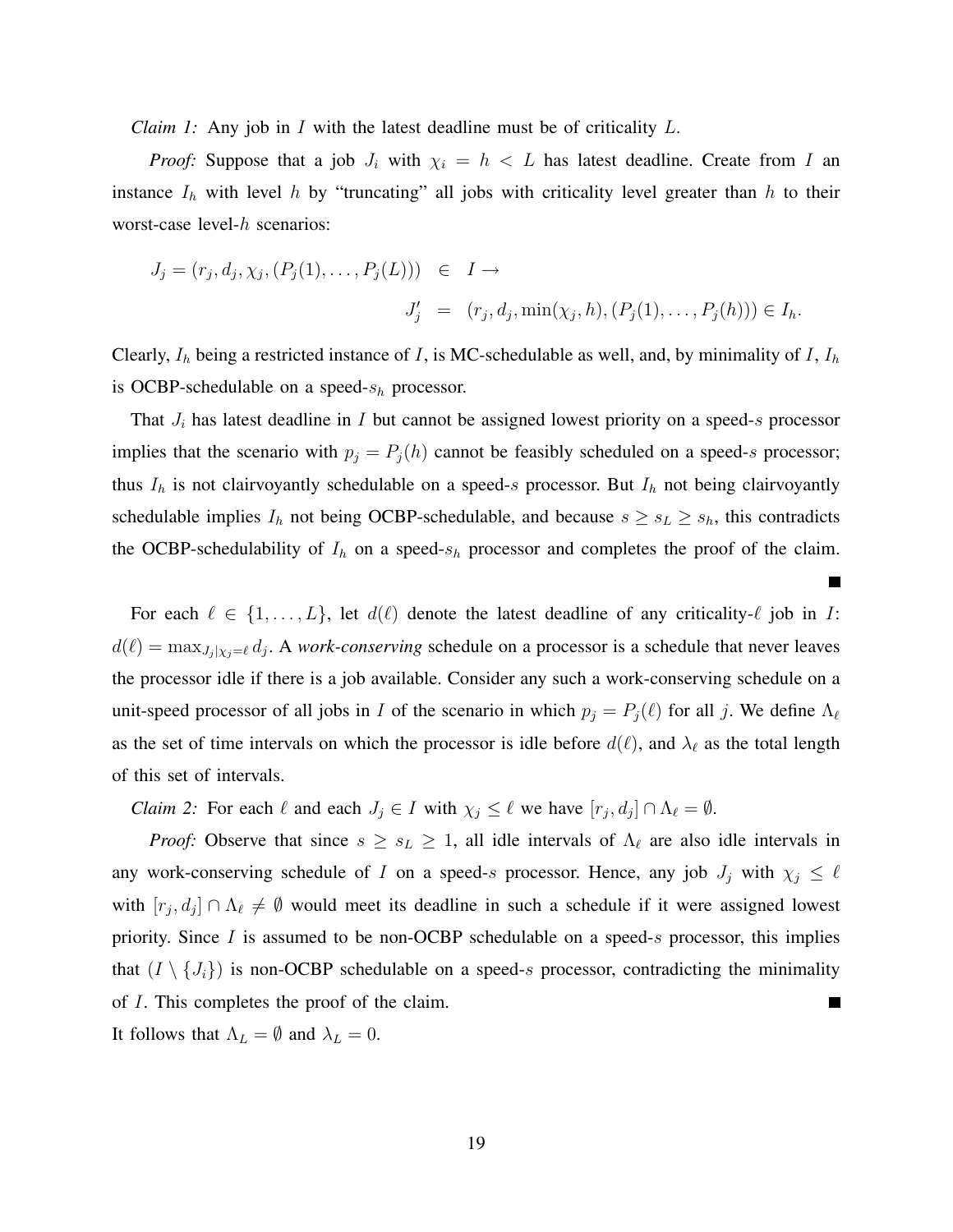For each  $h = 1, \ldots, L$  and  $\ell = 1, \ldots, L$ , let

$$
c_h(\ell) = \sum_{J_j|\chi_j=h} P_j(\ell)
$$

Notice that by assumption

$$
\forall \ell \ \forall h \leq \ell : c_h(\ell) = c_h(h). \tag{3}
$$

Since instance I is clairvoyantly schedulable on a unit-speed processor, clearly we must have

$$
\forall \ell : c_{\ell}(\ell) \leq d(\ell) - \lambda_{\ell}.\tag{4}
$$

But also, due to clairvoyant schedulability, the criticality- $\ell$  scenario, in which each job  $J_j$  with criticality  $\geq \ell$  receives exactly  $P_j(\ell)$  units of execution, completes by the latest deadline  $d(L)$ :

$$
\forall \ell : \sum_{i=\ell}^{L} c_i(\ell) \leq d(L) - \lambda_{\ell}.
$$
 (5)

Instance  $I$  is not OCBP-schedulable on a speed- $s$  processor, which translated in terms of the introduced notation is:

$$
\forall \ell : \sum_{i=1}^{L} c_i(\ell) > s(d(\ell) - \lambda_\ell). \tag{6}
$$

(This follows from Claim 2, which shows that no job can execute during the idle intervals  $\Lambda_{\ell}$ . Consequently, all the execution on the jobs must have occurred during the remaining  $d(\ell) - \lambda_{\ell}$ ) time units.)

Hence, for each  $\ell$ ,

$$
s(d(\ell) - \lambda_{\ell}) < \sum_{i=1}^{\ell-1} c_i(\ell) + \sum_{i=\ell}^{L} c_i(\ell)
$$
  
= 
$$
\sum_{i=1}^{\ell-1} c_i(i) + \sum_{i=\ell}^{L} c_i(\ell) \text{ (by (3))}
$$
  

$$
\leq \sum_{i=1}^{\ell-1} (d(i) - \lambda_i) + (d(L) - \lambda_{\ell}) \text{ (by (4) and (5))}
$$
  

$$
\leq \sum_{i=1}^{\ell-1} (d(i) - \lambda_i) + d(L).
$$

Therefore, for all  $\ell = 1, \ldots, L$ ,

$$
s < \frac{d(L) + \sum_{i=1}^{\ell-1} (d(i) - \lambda_i)}{d(\ell) - \lambda_\ell}
$$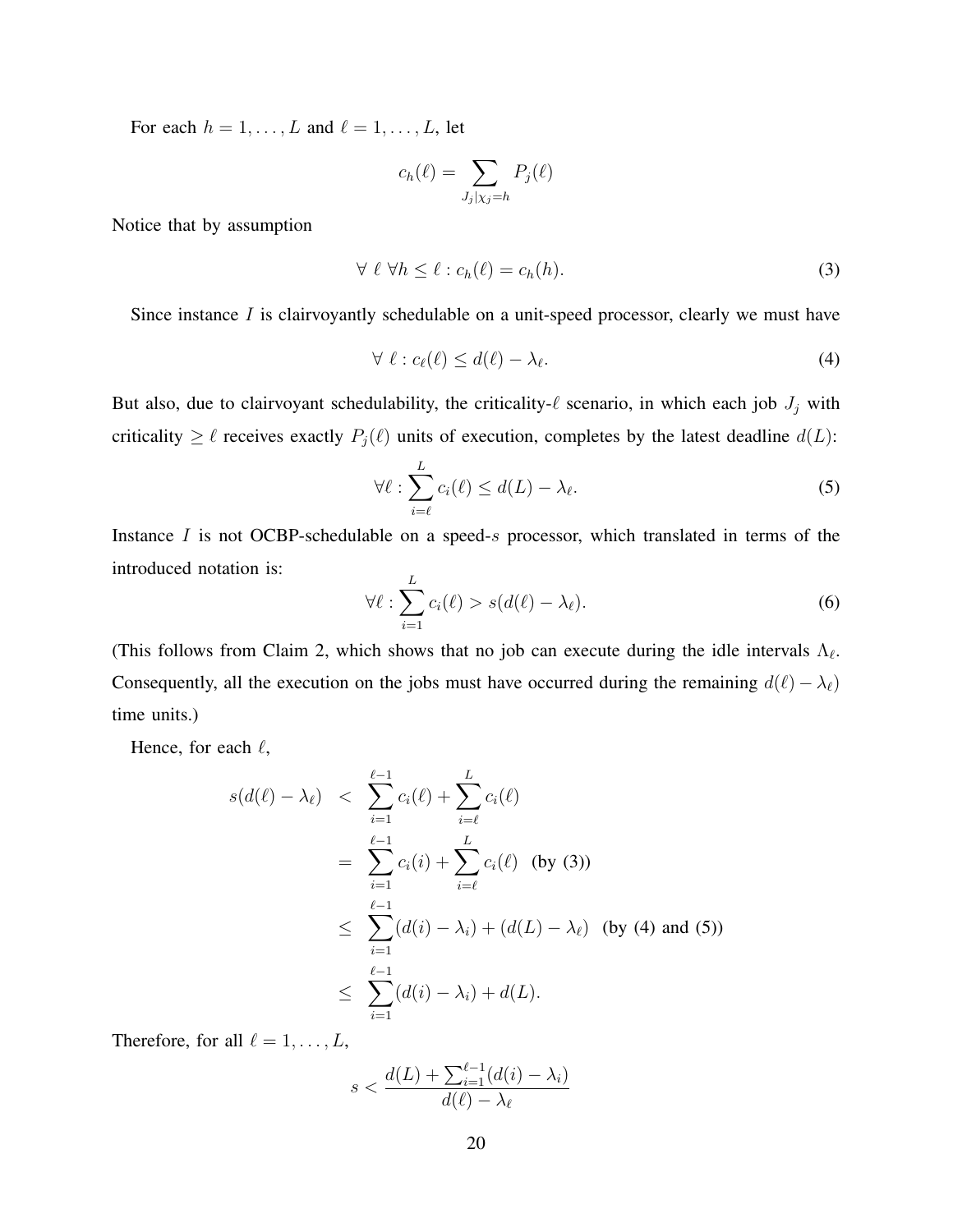Using notation  $\delta_\ell = d(\ell) - \lambda_\ell$  (hence  $\delta_L = d(L)$  since  $\lambda_L = 0$ ) this yields

$$
s < \min_{\ell=1,\dots,L} \frac{\delta_L + \sum_{i=1}^{\ell-1} \delta_i}{\delta_\ell} \tag{7}
$$

The minimum is maximized if all L terms are equal. Let x be this maximum value. Then for all  $\ell = 1, \ldots, L$ ,

$$
x = \frac{\delta_L + \delta_1 + \delta_2 + \dots + \delta_{\ell-1}}{\delta_{\ell}} = \frac{x\delta_{\ell-1} + \delta_{\ell-1}}{\delta_{\ell}} = \left(\frac{1+x}{\delta_{\ell}}\right)\delta_{\ell-1}.
$$

Hence,

$$
\delta_{\ell} = \left(\frac{1+x}{x}\right) \delta_{\ell-1} \ \forall \ell = 1,\ldots,L \quad \text{which implies} \quad \delta_L = \left(\frac{1+x}{x}\right)^{L-1} \delta_1 \,.
$$

Since, in particular,  $x = \frac{\delta_L}{\delta_1}$  $\frac{\delta_L}{\delta_1}$ , we have

$$
x = \left(\frac{1+x}{x}\right)^{L-1},
$$

which concludes the proof that a speedup of  $s<sub>L</sub>$  is sufficient.

*iii): The factor of*  $s_L$  *is tight.* We now show that the factor  $s_L$  is tight by giving instances with L criticality levels that are MC-schedulable on a unit-speed processor, but not OCBP-schedulable on a processor that is less than  $s<sub>L</sub>$  times as fast.

Consider the following instance consisting of  $2L - 1$  jobs: L times

• 
$$
J_1 = (0, d_1 = \sigma_1 = 1, 1, (1, 1, \ldots, 1)).
$$

• For each  $i, 2 \le i \le L$ , there are two jobs:  $-J_{2(i-1)}=(0,\sigma_{i-1},i,$  $(i-1)$  times  $\overbrace{0,0,\ldots,0}^{\sigma, \sigma, \ldots}, \sigma_{i-1},\ldots,\sigma_{i-1}$  $L-(i-1)$  times ))  $- J_{2i-1} = (0, \sigma_i, i, (\sigma_i - \sigma_{i-1}, \ldots, \sigma_i - \sigma_{i-1})$  $L$  times )), where  $\sigma_i > \sigma_{i-1}$ .

This instance is MC-schedulable by the following policy. Assign greatest priority to the jobs  $J_{2i}$ in reverse order of their indices:  $J_{2L}$ ,  $J_{2(L-1)}$ , ...,  $J_2$ . Consider the scenario in which  $p_{2h} > 0$ ,  $h \geq 1$ , and  $p_{2j} = 0$ ,  $j > h$ . Then we execute  $J_{2h}, J_{2h+1}, J_{2h+3}, \ldots, J_{2L+1}$  in this order; it is evident that each of them completes by its deadline.

For job  $J_{2h-1}$ ,  $h = 1, \ldots, L$  to be assigned lowest priority in an OCBP-schedule, we would need a speedup factor s of the processor such that

$$
\frac{(\sigma_L - \sigma_{L-1}) + (\sigma_{L-1} - \sigma_{L-2}) + \dots + (\sigma_2 - \sigma_1) + \sigma_1 + (1 + \sigma_2 + \dots + \sigma_{j-1})}{s} =
$$
  

$$
\frac{\sigma_L + (1 + \sigma_2 + \dots + \sigma_{j-1})}{s} \leq \sigma_h.
$$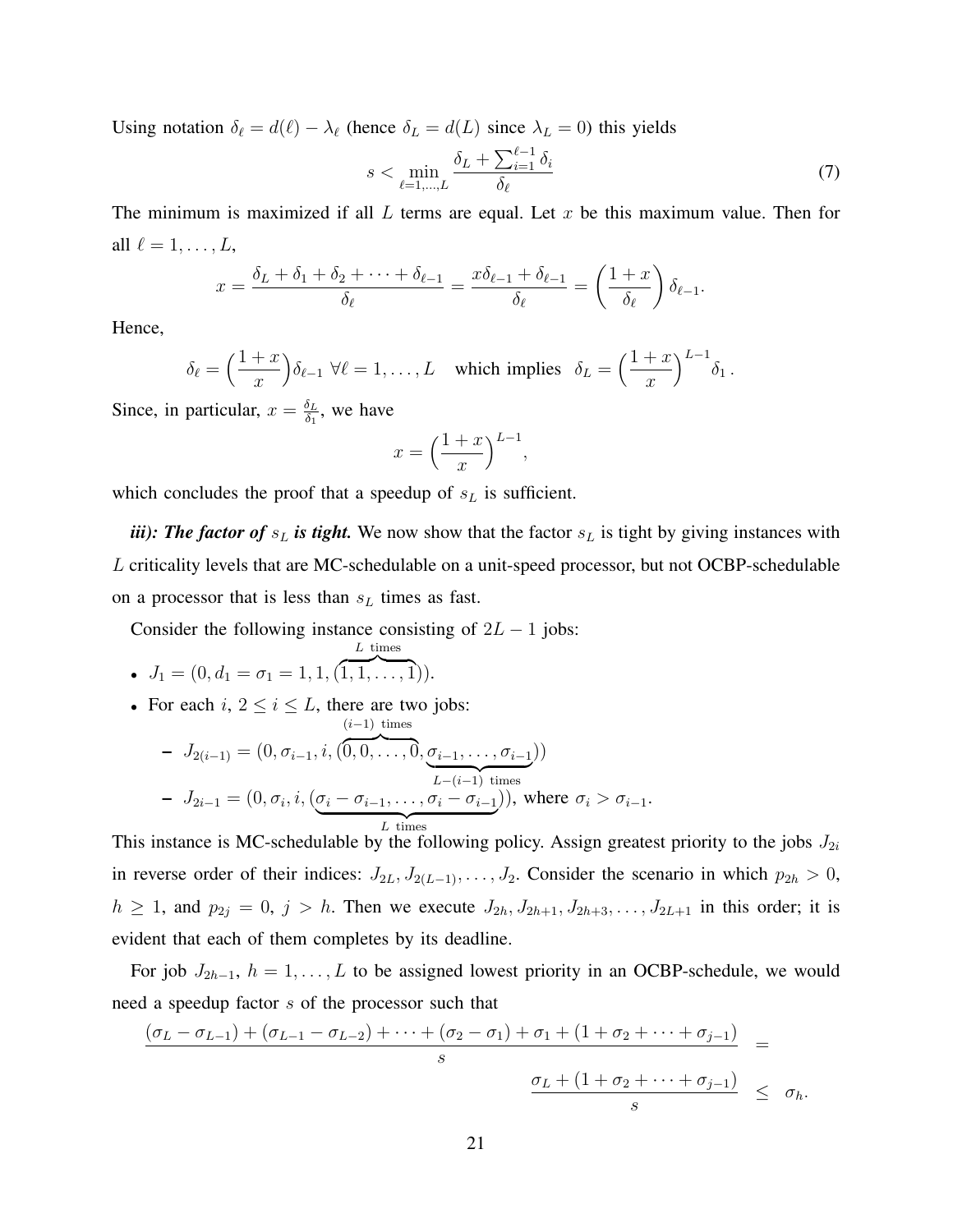Hence, for all  $h = 1, \ldots, L$ , it requires

$$
s \ge \frac{\sigma_L + (1 + \sigma_2 + \dots + \sigma_{j-1})}{\sigma_h}
$$

We refer to the end of part (ii) of the proof to show that the right hand side is maximized for the root of the equation  $x^L = (1+x)^{L-1}$ .

.

*iv*):  $s_L = \Theta(L/\ln L)$ . Rewrite the equation as  $x = (1 + 1/x)^{L-1}$  and let  $x^*$  be its largest real root. The left hand side (resp., r.h.s.) is increasing (resp., decreasing) in  $x$ . The l.h.s. is larger (resp., smaller) than the r.h.s. precisely when  $x > x^*$  (resp.,  $x < x^*$ ). So if substituting (say)  $f(L)$  in place of x gives a l.h.s. larger (resp., smaller) than the r.h.s., it means that  $f(L)$  is an upper (resp., lower) bound on  $x^*$ .

Substituting  $2(L-1)/\ln L$  in place of x, we get for the r.h.s.:

$$
(1 + 1/x)^{L-1} \le e^{(L-1)/x} = e^{(L-1)(\ln L)/2(L-1)} = L^{1/2}
$$

(where we have used  $1 + y \le e^y$ ). The l.h.s. becomes instead  $2(L-1)/\ln L$ , which is larger than the r.h.s. for all  $L \ge 2$ . So  $x^* \le 2(L-1)/\ln L$  for all  $L \ge 2$ .

Substituting  $(L - 1)/(2 \ln L)$  in place of x, we get for the r.h.s.:

$$
(1 + 1/x)^{L-1} \ge e^{(L-1)\frac{1}{2x}} = L
$$

(where we have used  $1 + 2y \ge e^y$  for all  $y \in [0, 1.2]$ , and assumed  $L \ge 3$ ). The l.h.s. becomes instead  $(L-1)/(2 \ln L)$ , which is smaller than the r.h.s. for all  $L \ge 2$ . So  $x^* \ge (L-1)/(2 \ln L)$ for all  $L \geq 3$ .

 $\blacksquare$ 

We note that for  $L = 2$  in the above theorem,  $s_2 = (1 + \sqrt{5})/2$  is equal to the golden ratio  $\phi$ ; thus the result is a true generalization of an earlier result in [6]. In general,  $s_L$  =  $\Theta(L/\ln L)$ ; hence, this priority-based scheduling approach asymptotically improves on the worstcase reservations-based approach by a factor of  $\Theta(\ln L)$  from the perspective of processor speedup factors.

Notice that the proof of the speedup bound for OCBP-schedulability in Theorem 7 only uses the clairvoyant-schedulability of the instance, which is a weaker condition than MCschedulability (recall Proposition 1). Moreover, Proposition 1 shows that it is not possible to get an improved test if the proof of its speedup bound is based on clairvoyant-schedulability alone.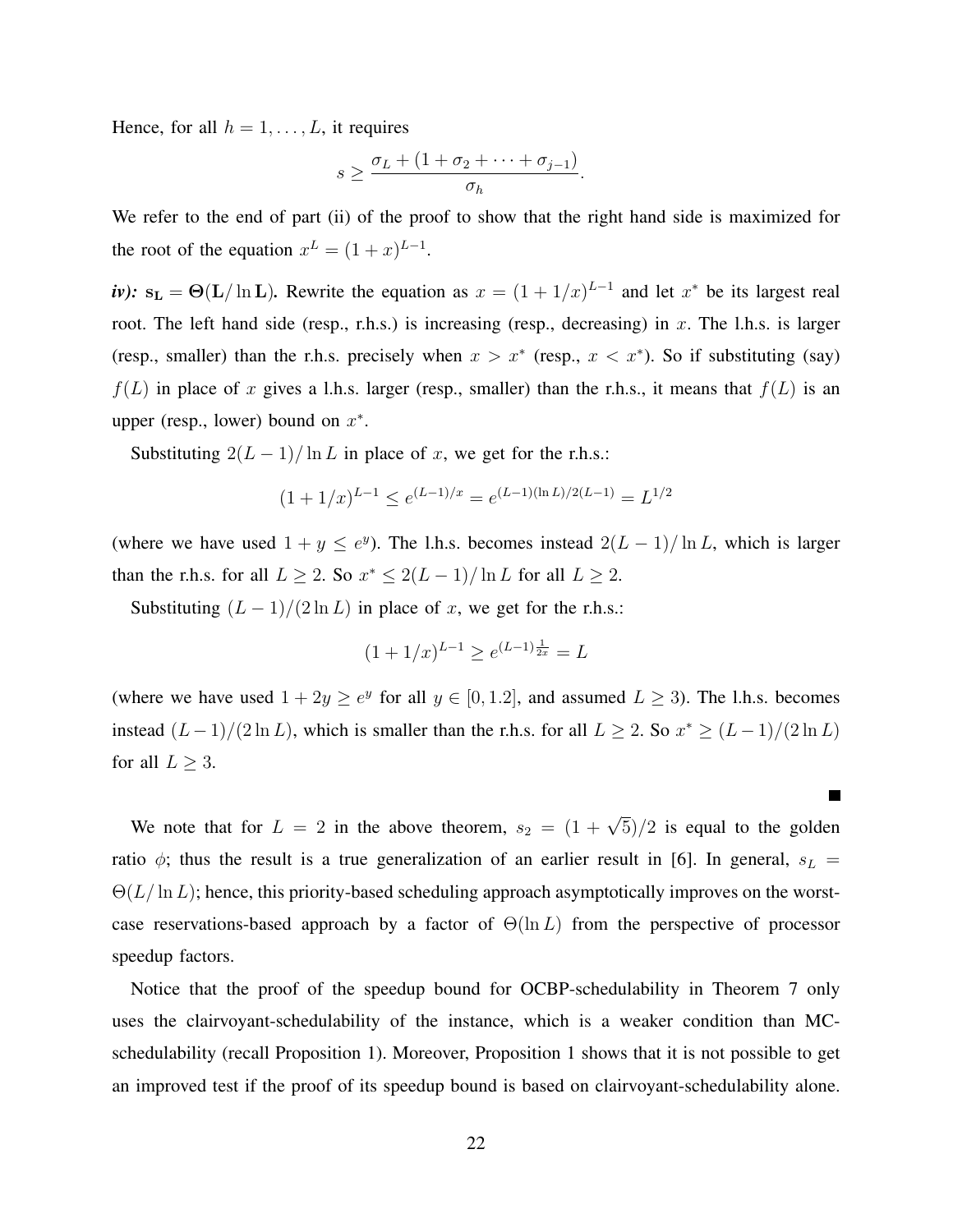Nevertheless, the question remains if a test other than OCBP can test MC-schedulability within a smaller speedup bound. We do not give a full answer to this question. However, we can rule out *fixed-priority policies*, that is, policies which execute the jobs in some ordering fixed before execution. This ordering is not adapted during execution, except that we do not execute jobs of criticality level  $i < h$  after a scenario was revealed to be a level-h scenario. Such a policy admits a simple representation as a sequence of jobs and we say that an instance I is  $\Pi$ -schedulable if there exists an ordering of jobs Π that is feasible for for any non-erroneous scenario.

The following result shows that OCBP is best possible among fixed-priority policies.

*Theorem 8:* There exist instances with L criticality levels that are clairvoyantly-schedulable, but that are not Π-schedulable for any fixed priority policy  $\Pi$  on a processor that is less that  $s<sub>L</sub>$ times as fast, with  $s_L$  being the root of the equation  $x^L = (1+x)^{L-1}$ .

*Proof:* Consider an instance with L criticality levels and L jobs:

$$
J_1: (0, 1, 1, (\overbrace{1, 1, \ldots, 1}^{L \text{ times}})),
$$

and, for each  $i = 2, \ldots, L$ ,

$$
J_i:(0,\sigma_i,i,(\overbrace{\sigma_i-\sigma_{i-1},\ldots,\sigma_i-\sigma_{i-1}}^{i-1}\overbrace{\sigma_i,\ldots,\sigma_i}^{L-i+1})
$$

where  $\sigma_i$  will be specified later and satisfies  $\sigma_{i-1} < \sigma_i$ .

For  $L = 3$  we have the following example:

$$
J_1
$$
: (0, 1, 1, (1, 1, 1))  
\n $J_2$ : (0,  $\sigma_2$ , 2, ( $\sigma_2$  - 1,  $\sigma_2$ ,  $\sigma_2$ ))  
\n $J_3$ : (0,  $\sigma_3$ , 3, ( $\sigma_3$  -  $\sigma_2$ ,  $\sigma_3$  -  $\sigma_2$ ,  $\sigma_3$ )).

The system is clairvoyantly schedulable as, for each scenario of level i and for each job  $J_j$ ,  $j \geq i$ ,  $\sum_{\ell=i}^{j} P_{\ell}(i) = \sigma_j$ . It follows that a schedule that executes job  $J_i$  in the interval  $[0, \sigma_i]$  and each job  $J_j$ ,  $j > i$ , in the interval  $[\sigma_{j-1}, \sigma_j]$  is feasible.

We now show that the system is  $\Pi$ -schedulable for a s-speed machine only if  $s \geq s_L$  where  $s_L$  is the positive real-valued solution of the equation

$$
x^L = (x+1)^{L-1}.
$$

Each fixed priority work-conserving policy is a sequence of jobs. Let us consider a sequence where the last scheduled job is  $J_i$  and a level i scenario. In this case the overall execution time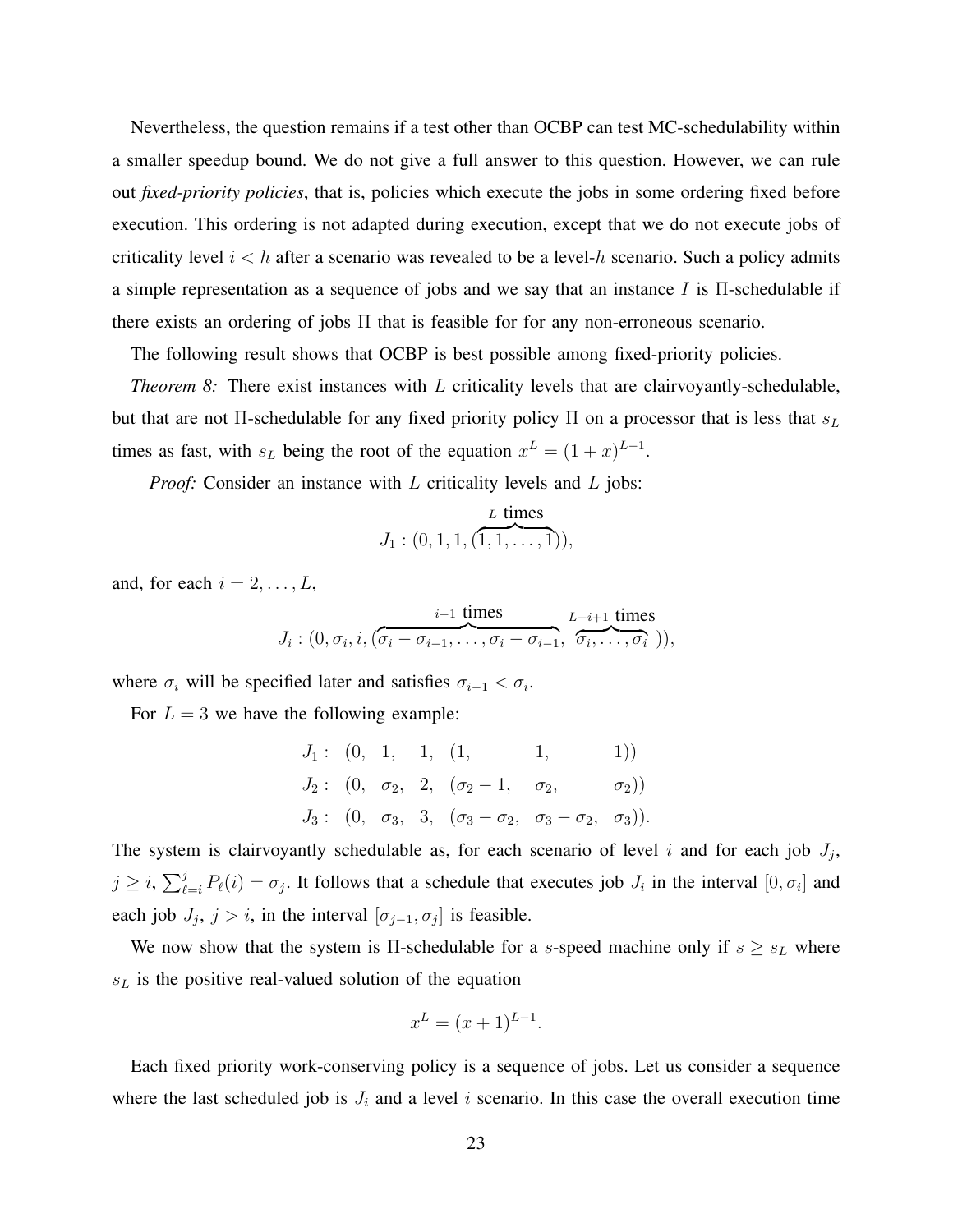is  $\sum_{j=1}^{L} P_j(i) = \sigma_L + \sum_{j=1}^{i-1} \sigma_j$ . Hence the schedule is feasible for a s-speed machine if and only if:

$$
s\sigma_i \geq \sigma_L + \sum_{j=1}^{i-1} \sigma_j.
$$

By using the same arguments for each possible schedule, it follows that a fixed priority policy Π system is correct for a s-speed machine if and only if

$$
s \ge \min_{1 \le i \le L} \left\{ \frac{\sigma_L + \sum_{j=1}^{i-1} \sigma_j}{\sigma_i} \right\}.
$$

As we showed in the proof of Theorem 7,  $s_L$  is the maximum value of  $s'$  satisfying the inequality:

$$
\min_{1 \le i \le L} \left\{ \frac{\sigma_L + \sum_{j=1}^{i-1} \sigma_j}{\sigma_i} \right\} \ge s',
$$

п

hence the system is  $\Pi$ -schedulable for a s-speed machine if and only if  $s \geq s_L$ .

#### V. MC-SCHEDULABILITY WITH BOUNDED WCET

Although Theorems 7 and 8 above provide tight bounds on the performance of OCBP and similar algorithms, better performance than is implied by these bounds may be possible when further restrictions are placed on the kinds of instances that could need to be scheduled. We illustrate this phenomenon in this section, by analyzing the OCBP scheduling policy upon dualcriticality instances when the overall WCET at level two of criticality-two jobs is a priori known to be bounded by a constant times the level-one WCET's of these jobs. That is, let  $c_1$  =  $\sum_{j|x_j=1} P_j(1)$  denote the cumulative WCET for jobs with criticality level 1, and let  $c_2(1)$  =  $\sum_{j|x_j=2} P_j(1)$  and  $c_2(2) = \sum_{j|x_j=2} P_j(2)$  denote the cumulative WCETs for jobs with criticality level 2 at levels 1 and 2, respectively. We consider the situation that  $c_2(2) \leq \beta c_2(1)$  for a certain constant  $\beta$ , whose value is known<sup>3</sup>.

The following theorem shows that if  $\beta < 1 + \phi$ ,  $\phi = (1 + \sqrt{5})/2$ , the speed required by OCBP to give a necessary condition for MC-schedulability is smaller than the bound of Theorem 7.

<sup>&</sup>lt;sup>3</sup>This would hold in, for instance, systems in which the higher-criticality-level WCET of *each* job is no more than  $\beta$  times the lower-criticality-level WCET of that job. That is, the constant  $\beta$  could simply be the maximum degree of pessimism exhibited by the WCET-analysis tool used in the higher criticality level as compared to the tool used in the lower criticality level.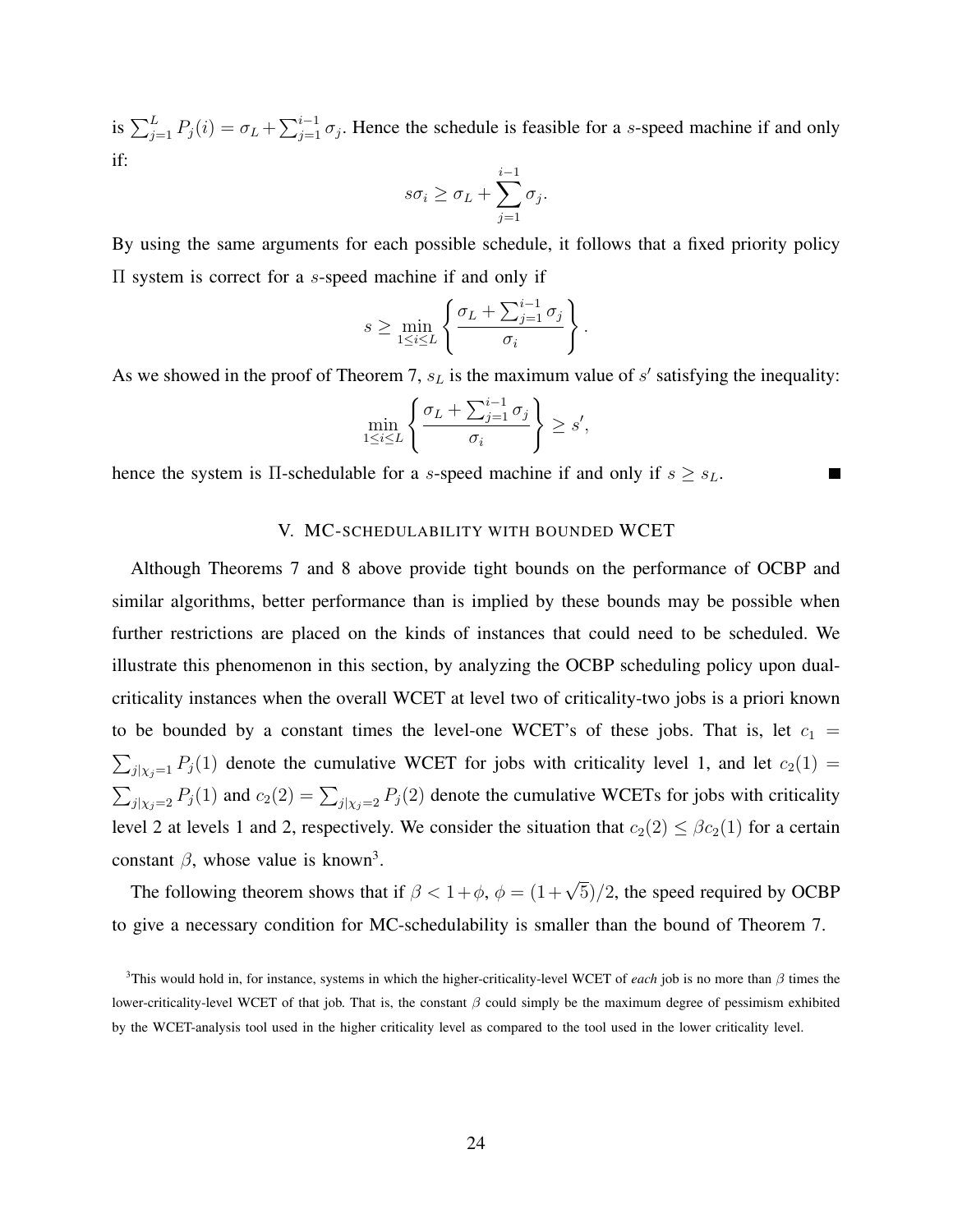*Theorem 9:* If an instance *I* with 2 criticality levels is MC-schedulable on a given processor and  $c_2(2) \leq \beta c_2(1)$  for a certain constant  $\beta$ , then I is OCBP-schedulable on a processor that is  $s$  times as fast, where  $s$  is given by

$$
s = \begin{cases} \frac{\sqrt{\beta^2 + \beta + 1} + \beta}{\beta + 1} & \text{if } \beta \le 1 + \phi \\ \phi & \text{if } \beta > 1 + \phi. \end{cases}
$$

*Proof:* Let I be a minimal instance that is MC-schedulable on a given processor and not OCBP-schedulable on a processor that is s times as fast for some  $s > 1$ . We show that

$$
s < \begin{cases} \frac{\sqrt{\beta^2 + \beta + 1} + \beta}{\beta + 1} & \text{if } \beta \le 1 + \phi \\ \phi & \text{if } \beta > 1 + \phi. \end{cases}
$$

Let  $d_1$  and  $d_2$  denote the latest deadlines at level 1 and 2, respectively, and let  $j_1$  and  $j_2$  be the jobs with deadlines  $d_1$  and  $d_2$ . Recall from the first claim in the proof of Theorem 7 that the jobs in I with latest deadline must be of criticality 2. Define  $\lambda_1$  as in the proof of Theorem 7. That is, consider any work-conserving schedule on a unit-speed processor of all jobs in I of the scenario in which  $p_i = P_i(1)$  for all j:  $\lambda_1$  is defined to be the total amount of time during which the processor is idle before  $d_1$ .

Since I is MC-schedulable then  $c_1$  cannot exceed  $d_1$  in any criticality 1 scenario. Moreover, in scenarios where all jobs execute for their WCET at criticality 1,  $c_1 + c_2(1)$  cannot exceed  $d_2$ and in scenarios where all jobs execute for their WCET at criticality 2,  $c_2(2)$  cannot exceed  $d_2$ . Hence, by instantiating Inequality 4 for  $\ell = 1$  we have

$$
c_1 \le (d_1 - \lambda_1) \tag{8}
$$

By instantiating Inequality 5 for  $\ell = 1$  and noting that  $(d_2 - \lambda_1) \leq d_2$  we have

$$
c_1 + c_2(1) \le d_2 \tag{9}
$$

By instantiating Inequality 4 for  $\ell = 2$  and noting that  $\lambda_2 = 0$  for dual-criticality systems ( $L = 2$ ) we have

$$
c_2(2) \le d_2. \tag{10}
$$

Since I is not OCBP-schedulable on a speed-s processor,  $j_1$  and  $j_2$  cannot be the lowest priority jobs on such a processor. Hence by instantiating Inequality 6 for  $\ell = 1$  we have

$$
c_1 + c_2(1) > s(d_1 - \lambda_1) \tag{11}
$$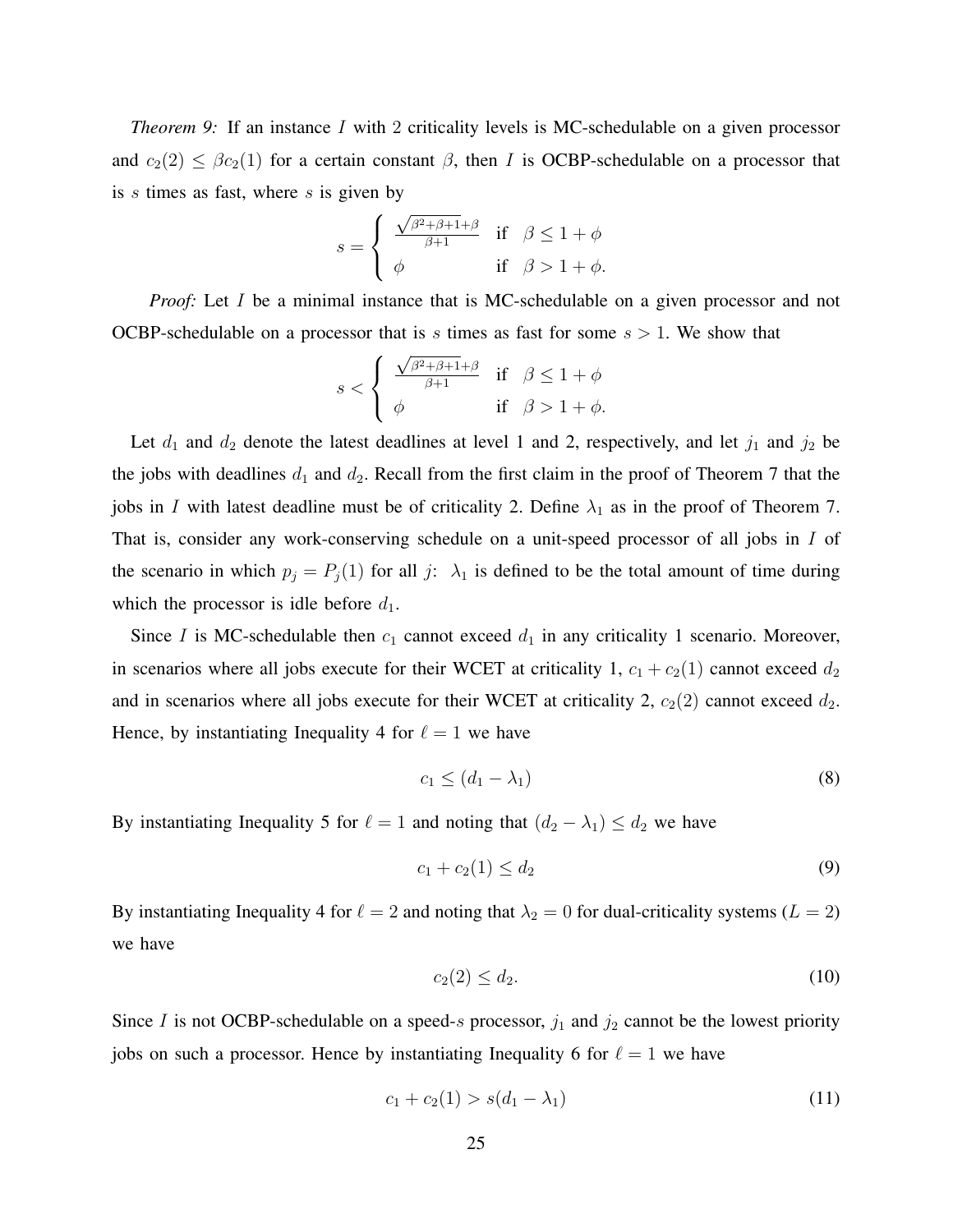Similarly, by instantiating inequality (6) for  $\ell = 2$  and noting that  $\lambda_2 = 0$  for dual-criticality systems  $(L = 2)$  we have

$$
c_1 + c_2(2) > sd_2. \t\t(12)
$$

As  $c_2(2) \le \beta c_2(1)$ , inequality (12) implies

$$
c_1 + \beta c_2(1) > sd_2. \tag{13}
$$

We analyze the following two cases.

*Case i)*:  $\beta c_2(1) \leq d_2$ .

In this case we have

$$
\frac{\beta^2 c_2(1)}{\beta + 1} \le \frac{\beta d_2}{\beta + 1}.\tag{14}
$$

Multiplying (8) by  $\frac{1}{\beta+1}$ , (9) by  $\frac{\beta}{\beta+1}$  and adding them to (14) yields:

$$
c_1 + \beta c_2(1) \le \frac{1}{\beta + 1}(d_1 - \lambda_1) + \frac{2\beta}{\beta + 1}d_2.
$$

This together with (13) implies

$$
sd_2 < \frac{1}{\beta+1}(d_1 - \lambda_1) + \frac{2\beta}{\beta+1}d_2.
$$

which rewritten using  $x = \frac{(d_1 - \lambda_1)}{d_0}$  $\frac{-\lambda_1}{d_2}$  is

$$
s < \frac{1}{\beta + 1}x + \frac{2\beta}{\beta + 1}.
$$

By (9) and (11) we have  $s(d_1 - \lambda_1) < d_2$  and hence  $xsd_2 < d_2$ , implying that  $s < \frac{1}{x}$ . Hence

$$
s < \min\left\{\frac{1}{\beta+1}x + \frac{2\beta}{\beta+1}, \frac{1}{x}\right\}.
$$

The largest value of  $s$  satisfying the above inequality is

$$
s = \frac{\sqrt{\beta^2 + \beta + 1} + \beta}{\beta + 1}.
$$

Case *ii*):  $\beta c_2(1) > d_2$ .

Inequality (9) and  $c_2(1) > \frac{d_2}{\beta}$  $\frac{d_2}{\beta}$  imply  $c_1 < d_2 - \frac{d_2}{\beta}$  which together with inequality (12) implies

$$
d_2 - \frac{d_2}{\beta} + c_2(2) > sd_2
$$

As  $c_2(2) \leq d_2$ , we have  $d_2 - \frac{d_2}{\beta} + d_2 > sd_2$  and hence

$$
s<2-\frac{1}{\beta}.
$$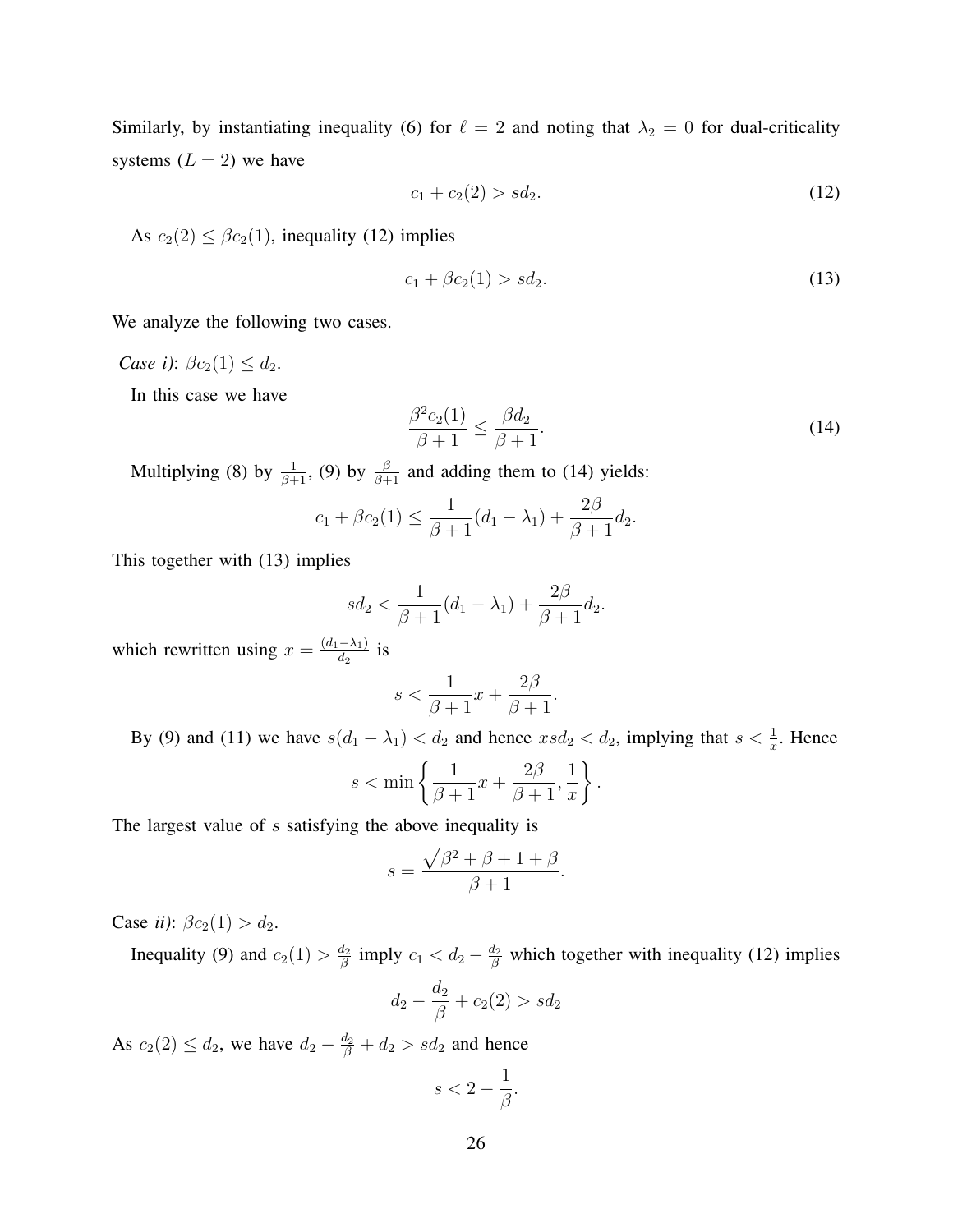

Fig. 1. Upper bounds for cases *(i)* and *(ii)*.

 $\mathbf{b} = \mathbf{b} + \mathbf{b}$  ,  $\mathbf{b} = \mathbf{b} + \mathbf{b}$  ,  $\mathbf{b} = \mathbf{b} + \mathbf{b}$  ,  $\mathbf{b} = \mathbf{b} + \mathbf{b}$  ,  $\mathbf{b} = \mathbf{b} + \mathbf{b}$  ,  $\mathbf{b} = \mathbf{b} + \mathbf{b}$  ,  $\mathbf{b} = \mathbf{b} + \mathbf{b}$  ,  $\mathbf{b} = \mathbf{b} + \mathbf{b}$  ,  $\mathbf{b} = \mathbf{b} + \mathbf{b}$ igure 1 for a plot of the upper bounds given by cases  $i$ ) and  $ii$ ) as  $\epsilon$ , bounds one monotonically non-increasing with  $\theta$  and both of them of  $\mathcal{L}$  bounds are monotomerper bound given by case  $i$ ) lence, by taking the wo we obtain a better bound for OCBP. In detail: The upper bounds are monotonically non-increasing with  $\beta$  and both of them are equal to  $\phi$  for  $\mathfrak{u}$   $\mathfrak{g}$ en , ca See Figure 1 for a plot of the upper bounds given by cases *i*) and *ii*) as a function of  $\beta$ .  $\beta = 1 + \phi$ . Moreover, the upper bound given by case *i*) is greater that the upper bound given  $\frac{6}{5}$  by taking the w  $\overline{a}$ by case (ii) for each  $\beta < 1 + \phi$ . Hence, by taking the worst of the above cases, for  $\beta < 1 + \phi$ 

$$
s < \begin{cases} \frac{\sqrt{\beta^2 + \beta + 1} + \beta}{\beta + 1} & \text{if } \beta \le 1 + \phi \\ \phi & \text{if } \beta > 1 + \phi. \end{cases}
$$

### 1 VI. RELATED WORK

П

mategic sig see Figure 1 for a plot the upper the upper the upper the upper species *i* deliver *ineeting*  $\mathcal{L}_{\text{max}}$  are  $\mathcal{L}_{\text{max}}$  and the monotonically  $\mathcal{L}_{\text{max}}$  and  $\mathcal{L}_{\text{max}}$  to  $\mathcal{L}_{\text{max}}$   $\mathcal{L}_{\text{max}}$   $\mathcal{L}_{\text{max}}$ some of the findings of which are highlighted in a white paper [4]. To our knowledge, the echeduling problem that arises from multiple certification requirements, at different criticality  $\sum_{i=1}^{n}$ levels, was first identified and formalized by Vestal in [15], in the context of the fixed-priority<br>preemptive uniprocessor scheduling of recurrent task systems. *Fecurrent task systems* preemptive uniprocessor scheduling of recurrent task systems. As we have stated in Section I, the strategic significance of mixed criticality certification is widely recognized and has been the subject of multiple workshops and working-group meetings, scheduling problem that arises from multiple certification requirements, at different criticality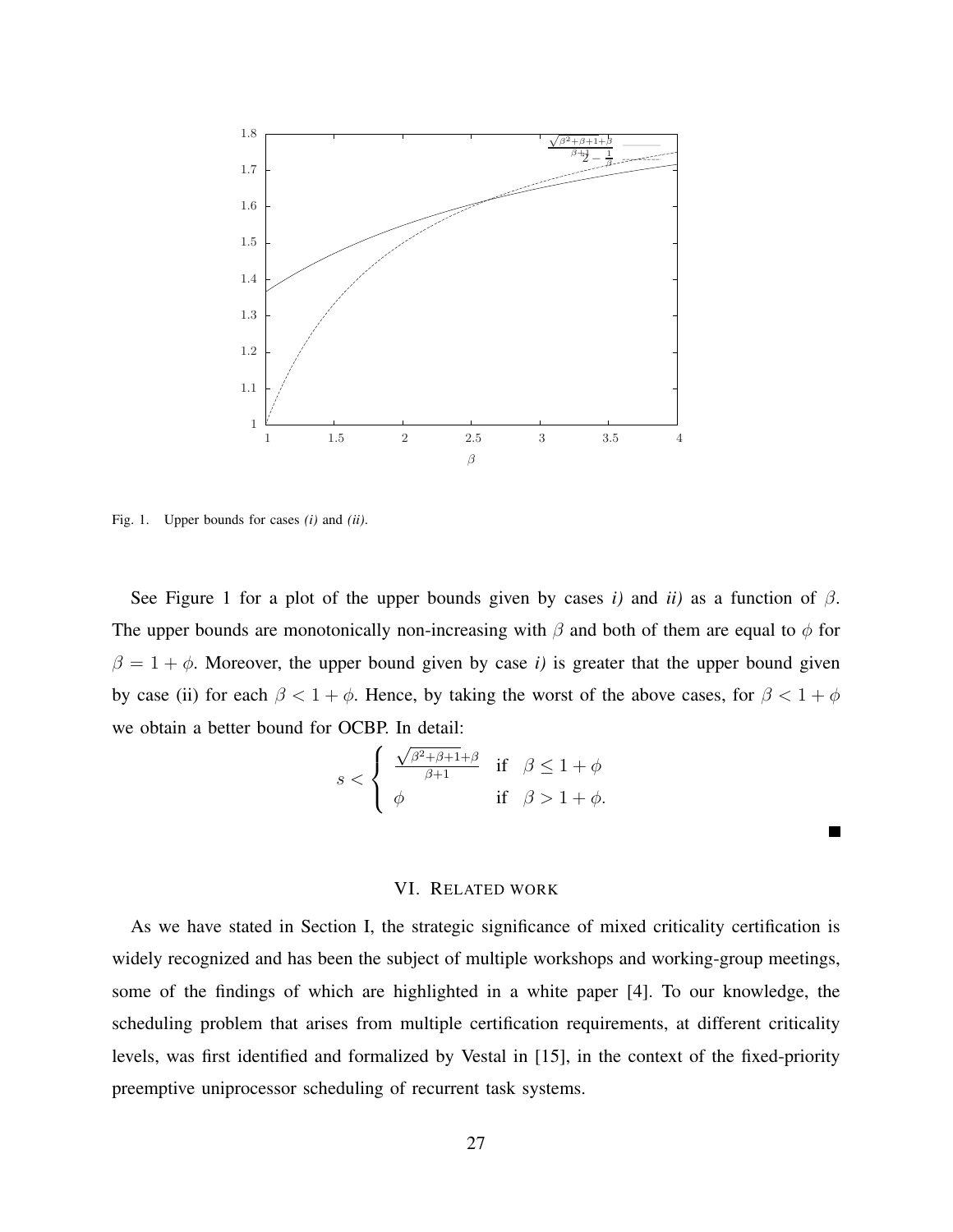Although many other real-time scheduling papers deal with mixed-criticality systems, they do not really deal with scheduling for certification. Lakshmanan et al. [8], [11], [12] deal with a different aspect of mixed-criticality systems from the one we focus on here, in that they do not directly address the certification issue. Nevertheless, [8], [11], [12] contain very interesting and novel ideas that merit mention. This body of work observes that the complete inter-criticality isolation offered by the reservations approach may cause *criticality inversion*: preventing a higher-criticality job from meeting its deadline while allowing lower-criticality jobs to complete. On the other hand, assigning priorities according to criticality may result in very poor processor utilization. An innovative *slack-aware* approach is proposed that builds atop priority-based scheduling (with priorities not necessarily assigned according to criticality), to allow for asymmetric protection of reservations thereby helping to lessen criticality inversion while retaining reasonable resource utilization. The schedulability guarantee that their proposed algorithm can make may be stated as follows in the context of systems with only two criticality levels: all deadlines of high-criticality tasks are guaranteed to be met regardless of the run-time behavior of the lower-criticality tasks, provided the execution of at most one higher-criticality job overruns its WCET estimated at the lower criticality level (to no more than its WCET estimated at a level of assurance consistent with the higher criticality level). Although this represents a significant improvement over prior approaches, it is far removed from what would pass certification: for that, we would need to guarantee that all higher-criticality tasks complete by their deadlines even if they all execute for up to their WCET requirements specified at the higher level of assurance.

Pellizzoni et al. [14], use a reservations-based approach to ensure strong isolation among sub-systems of different criticalities; this paper proposes innovative design and architectural techniques for preserving such isolation despite some necessary interaction (e.g., in the sharing of additional non-preemptable resources) between jobs of different criticalities. The focus differs from ours in that the goal is not to optimize resource utilization, but to ensure isolation amongst the different criticalities.

#### VII. CONCLUSIONS

As safety-critical real-time embedded systems become larger and more complex, the cost and complexity of obtaining certification for such systems is becoming a serious concern [4]. In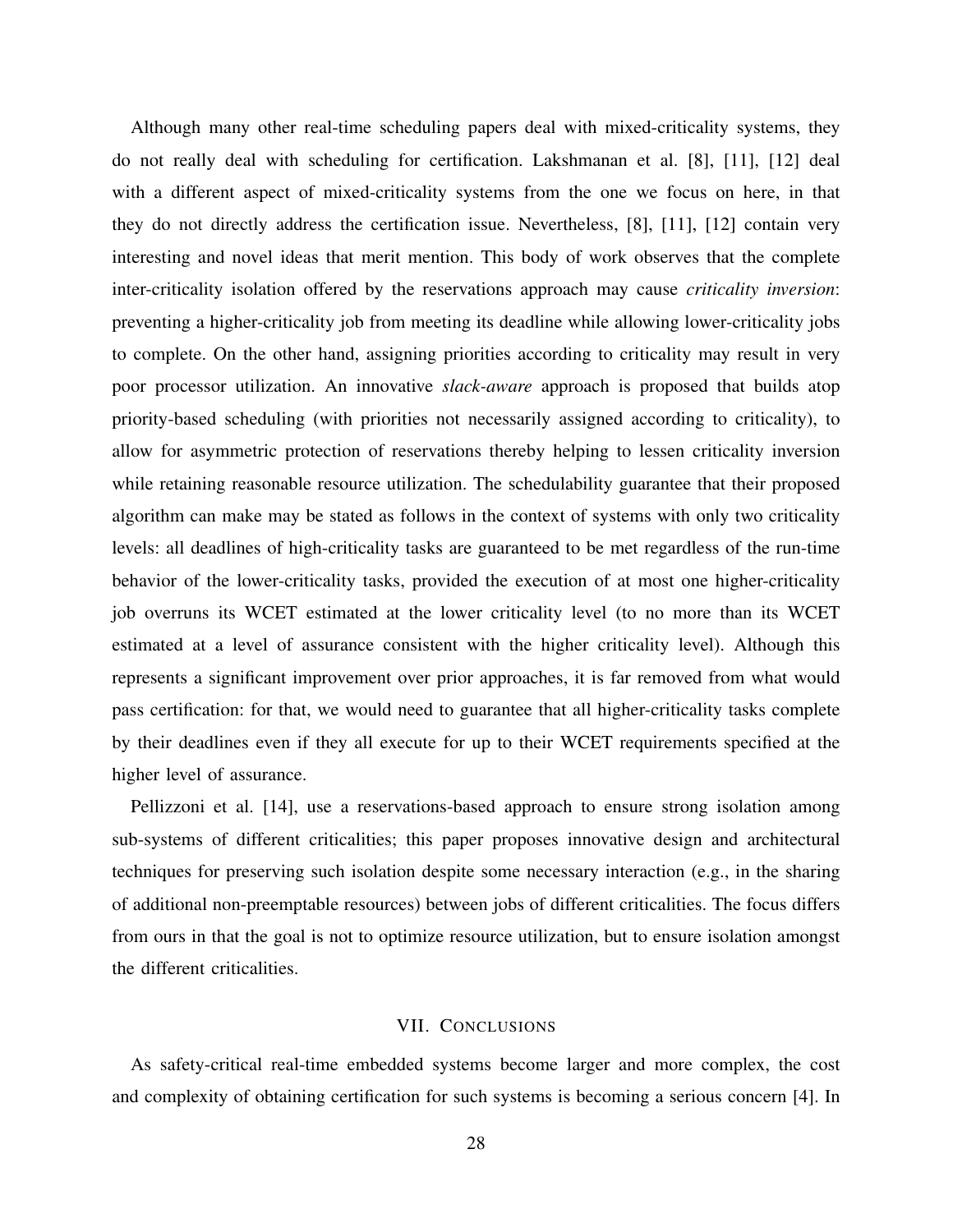mixed-criticality systems, these certification considerations give rise to fundamental new resource allocation and scheduling challenges; results from conventional real-time scheduling theory do not appear to be adequate for dealing with these challenges.

The research described in this document represents our efforts at devising new formal models, analysis, and algorithms for mixed-criticality scheduling. We have described a model for representing a simple kind of mixed-criticality system – those that can be represented as collections of independent jobs executing upon a single preemptable processor. We have studied the complexity of MC-SCHEDULABILITY: determining whether a given mixed-criticality instance, specified according to our model, is schedulable or not. We show that this is an NP-hard problem. For instances with a fixed (constant) number of criticality levels, it is NP-complete. We have also shown that the problem is in PSPACE for instances with arbitrarily many distinct criticality levels, but leave establishing the precise complexity as an open problem.

We gave an example of a special case of MC-SCHEDULABILITY that is solvable in polynomial time: when all the jobs have the same deadline. It is left for future research to investigate the boundaries between hardness and well-solvability further.

We have also provided a framework for comparing the powerfulness of MC-schedulability analysis algorithms via the metric of the speed-up factor. We have proposed a mixed-criticality scheduling algorithm (OCBP), and have quantified its performance guarantees according to the speedup-factor. We conjecture that the OCBP-schedulability test is the best possible in terms of the speedup factor metric, but we have only been able to prove this within a restricted class of scheduling policies.

#### **REFERENCES**

- [1] ARINC. ARINC 653-1 Avionics application software standard interface, October 2003.
- [2] N. C. Audsley. Optimal priority assignment and feasibility of static priority tasks with arbitrary start times. Technical report, The University of York, England, 1991.
- [3] N. C. Audsley. *Flexible Scheduling in Hard-Real-Time Systems*. PhD thesis, Department of Computer Science, University of York, 1993.
- [4] J. Barhorst, T. Belote, P. Binns, J. Hoffman, J. Paunicka, P. Sarathy, J. S. P. Stanfill, D. Stuart, and R. Urzi. White paper: A research agenda for mixed-criticality systems, April 2009. Available at http://www.cse.wustl.edu/ cdgill/CPSWEEK09 MCAR.
- [5] S. Baruah, H. Li, and L. Stougie. Mixed-criticality scheduling: improved resource-augmentation results. In *Proceedings of the ICSA International Conference on Computers and their Applications (CATA)*. IEEE, April 2010.